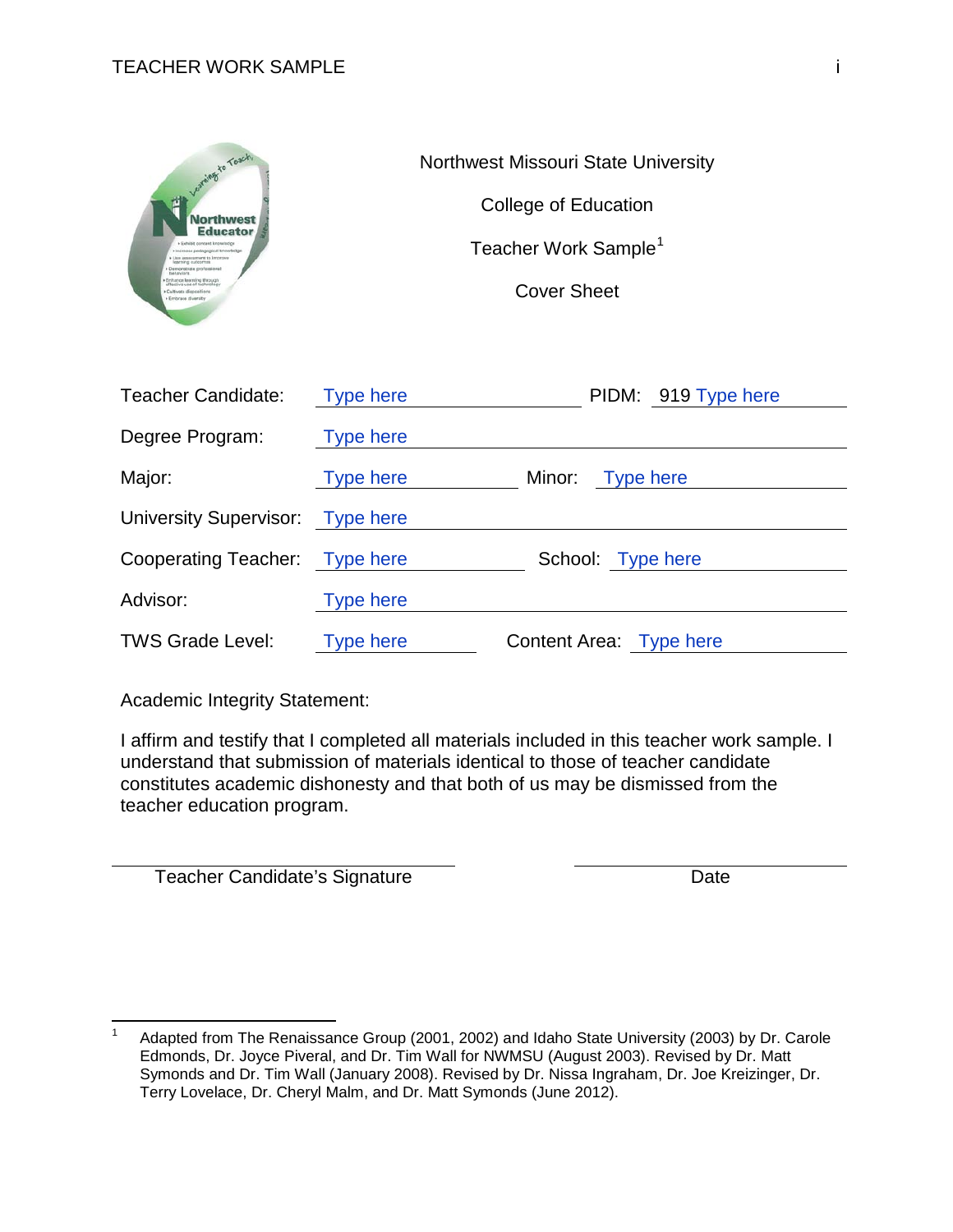# **Table of Contents**

|                                                                   | i.             |
|-------------------------------------------------------------------|----------------|
|                                                                   | ii.            |
|                                                                   | 1              |
|                                                                   | 2              |
|                                                                   | $\overline{4}$ |
|                                                                   | 6              |
|                                                                   | 8              |
|                                                                   | 13             |
|                                                                   | 16             |
|                                                                   | 18             |
| Element 8: Organization, Academic Language, Spelling, and Grammar | 19             |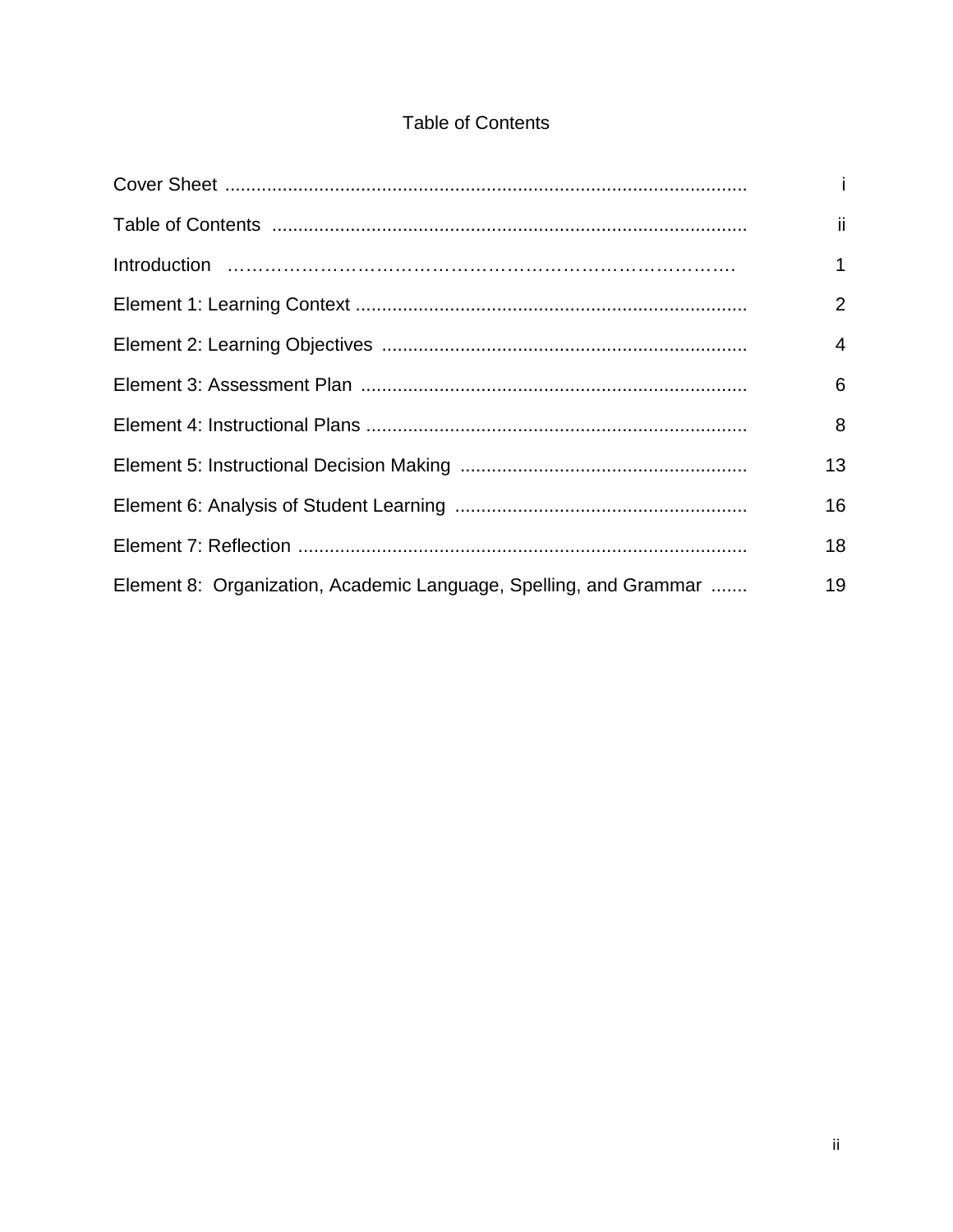### **The Northwest Missouri State Teacher Work Sample: An Overview Guidelines for Preparation**

As a requirement for the Teacher Education Program, you must develop a Teacher Work Sample (TWS). This will help you document your ability to plan, deliver, and assess a standards-based instructional sequence while demonstrating your ability to reflect on the impact your instruction has on student learning. The student teacher is required to complete a Teacher Work Sample (TWS) and submit it to Tk-20 for evaluation. Your TWS must be submitted to Tk-20 at least two weeks prior to the final campus seminar mandatory for all student teachers.

The student teacher is required to pass each TWS quality indicator in order to earn a passing grade for student teaching. Work submitted for each quality indicator may be revised and resubmitted. Revisions must be submitted to Tk-20 within two weeks of the final campus seminar (TWS evaluation date). Failure to earn a passing score on all quality indicators of the TWS will result in a failing grade for all student teaching hours.

Each TWS covers an instructional sequence comprised of at least five consecutive lessons within a teaching unit focused on a concept or set of concepts. For your TWS, you will plan, deliver, and assess your instructional sequence and then complete an analytical report and reflection according to the guidelines provided in this document. An entire teaching unit is not required for submission provided all TWS elements are included.

#### **Targeted Standards (Northwest's Conceptual Framework, MoSPE Standards, GLE, CLE, NCATE, ISTE)**

Your TWS provides evidence of your knowledge, skills, and dispositions (NCATE), and is correlated to performance relative to the following MoSPE standards [page 63 of the Professional Education Handbook].

- 1. **Standard #1 Content knowledge, including varied perspectives, aligned with appropriate instruction:** The teacher understands the central concepts, structures and tools of inquiry of the discipline(s) and creates learning experiences that make these aspects of subject matter meaningful and engaging for students.
- 2. **Standard #2 Understanding and Encouraging Student, Learning Growth and Development:** The teacher understands how students learn, develop, and differ in their approaches to learning. The teacher provides learning opportunities that are adapted to diverse learners and support the intellectual, social, and personal development of all students.
- 3. **Standard #3 Implementing the Curriculum:** The teacher recognizes the importance of long-range planning and curriculum development. The teacher develops, implements, and evaluates curriculum based upon standards and student needs.
- 4. **Standard #4 Teaching for critical thinking:** The teacher uses a variety of instructional strategies to encourage students' development and critical thinking, problem solving, and performance skills including instructional resources.
- 5. **Standard #5 Creating a positive classroom environment for learning:** The teacher uses an understanding of individual and group motivation and behavior to create a learning environment that encourages active engagement in learning, positive social interaction and self-motivation.
- 6. **Standard #6 Utilizing Effective Communication:** The teacher models effective verbal, nonverbal, and media communication techniques with students, colleagues and parents to foster active inquiry, collaboration, and supportive interaction in the classroom.
- 7. **Standard #7 Use of Student Assessment Data to Analyze and Modify Instruction:** The teacher understands and uses formative and summative assessment strategies to assess the learner's progress, uses assessment data to plan ongoing instruction, monitors the performance of each student and devises instruction to enable students to grow and develop.
- 8. **Standard #8 Professional Practice:** The teacher is a reflective practitioner who continually assesses the effects of choices and actions on others. The teacher actively seeks out opportunities to grow professionally in order to improve learning for all students.
- 9. **Standard #9 Professional collaboration:** The teacher has effective working relationships with students, parents, school colleagues and community members.

#### **Required Components of the Teacher Work Sample**

- **There are no specific page limits for your TWS.**
- **Please include ONLY required materials.**
- **A typical TWS project is approximately 40 pages plus student work, charts & graphs**

Your TWS must include the components listed below. Suggested page limits for each section are noted.

- **1. Learning Context**
- **2. Learning Objectives**
- **3. Assessment Plan**
- **5. Instructional Decision Making**
- **6. Analysis of Student Learning**
- **7. Reflection and Self-Evaluation**

**4. Teaching Unit Instructional Plans**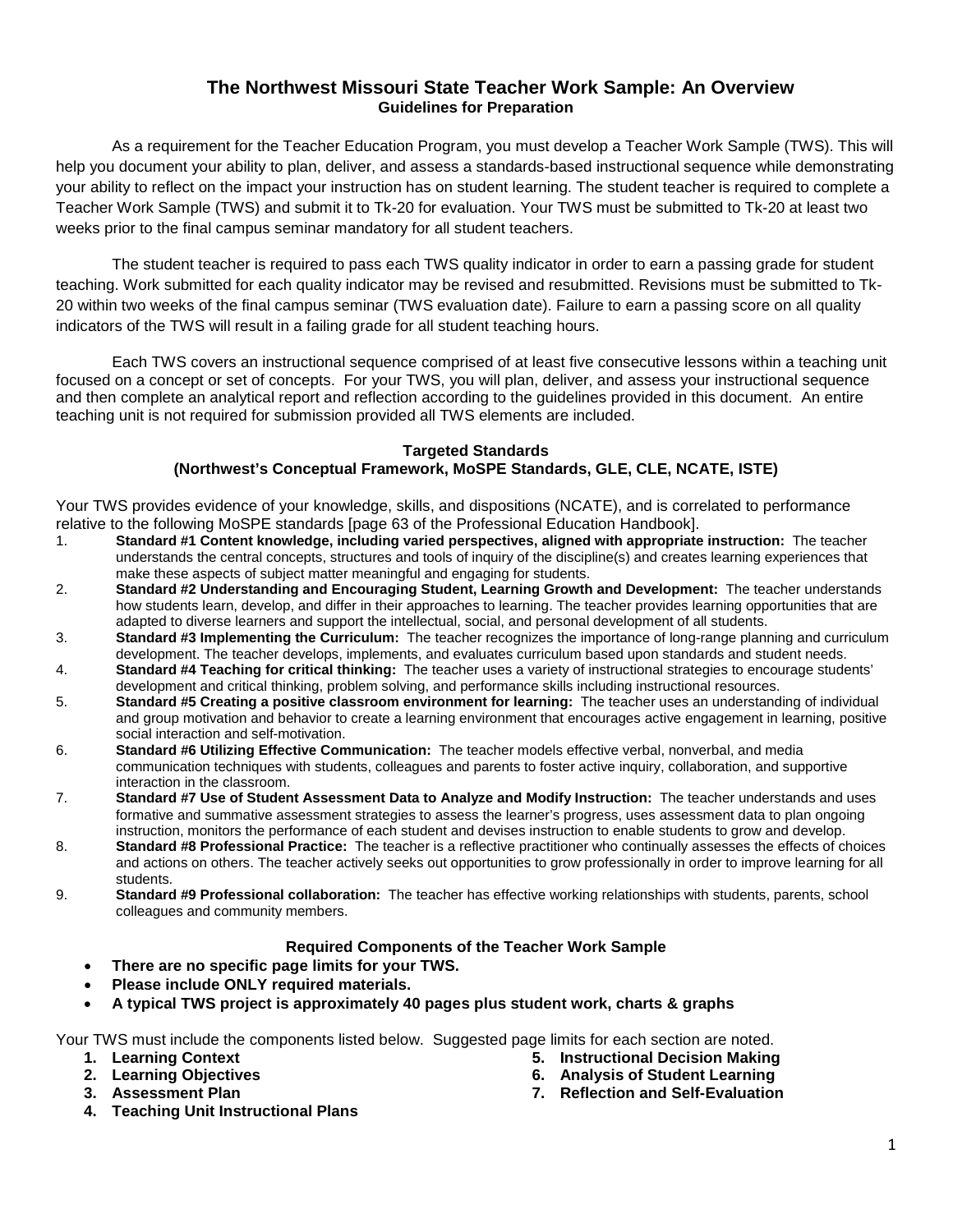### 8. Organization, Readability, Spelling and **Grammar**

Running head: TEACHER WORK SAMPLE

# **Type title of unit here**

### **Teacher Work Sample**

### **Element 1: Learning Context**

This section of your Teacher Work Sample describes the community, school, and classroom context in which you are completing your teaching experience. This context is critical as it describes the environment for learning. **This section of your TWS is written in narrative form and includes the following 5 tasks.**

Discuss each of the following topics in this section of the Teacher Work Sample:

# **Element 1.1**

Describe in detail the characteristics of the local neighborhood/community in which the school is located, the school, your classroom, and your students.

Begin by providing a brief description of the characteristics of the local neighborhood/community in which the school is located and the school community, including the type of school and grade/subject configuration. Visit the local Chamber of Commerce web page to find out more about the community. Tell about the population, cost of living, labor force and unemployment rate, average cost of housing, and other characteristics of this community. Based on this information, what will be the socioeconomic background of most of the students in your school?

Then explain major characteristics of the school that impact your instructional planning, delivery, and assessment. Detail any district or state mandates, such as required texts or curricula and content standards, services available in the school for students with special needs, etc. Remember, for each factor you describe, you must explain how that factor impacts teaching and learning.

Describe the classroom environment in which you are teaching the instructional sequence presented in your Teacher Work Sample. Include a description of the classroom rules, daily routines, physical arrangements (you might want to include photographs showing your classroom arrangement), technology available for students and teachers, social dynamics and grouping patterns, and scheduling that affects teaching and learning. Remember, for each factor you describe, you must explain how that factor impacts your teaching and student learning in the classroom.

Describe the students in your classroom, including the number of students and their ages and genders, cultural and socioeconomic backgrounds, native language(s), levels of English proficiency, range of abilities, and special needs. Remember, for each factor you describe, you must explain how that factor impacts your teaching and student learning in the classroom.

# **Element 1.2**

Build upon your work in 1.1 to connect specific student, classroom, school, and community characteristics to a classroom management plan (outlines district/ building/classroom plan; explain specific plans for developmental/special needs behaviors, etc.). Include the name of the theorist(s) associated with this classroom management plan.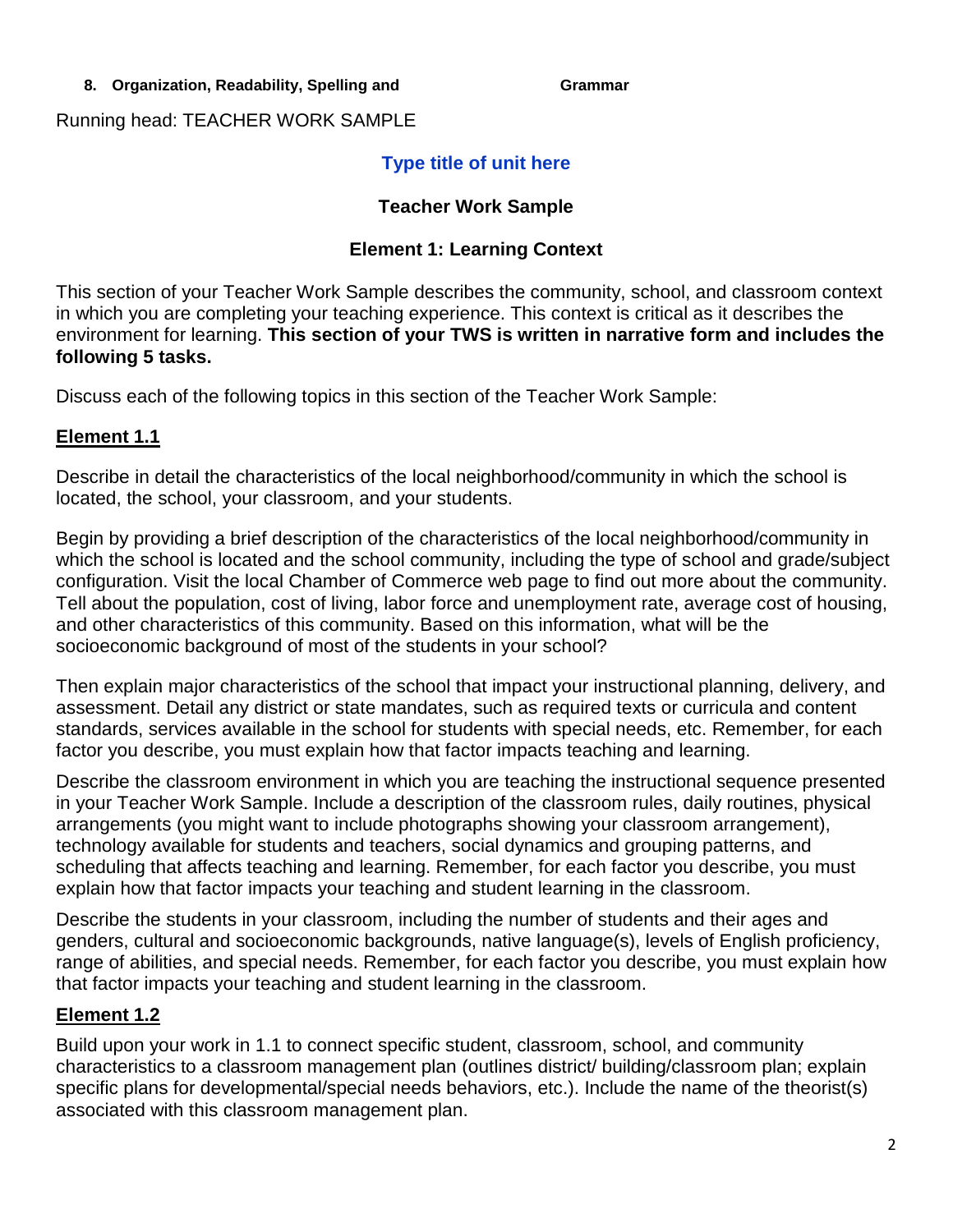# **Element 1.3**

Explain how specific characteristics may influence development of learning objectives (prior knowledge, student support, necessary modifications, accommodations and/or modifications, etc.). In other words, how do the characteristics of your school and classroom impact planning for instruction.

# **Element 1.4**

Describe how these specific characteristics may influence selection of teaching strategies you will use in your classroom (grouping considerations, expertise available in the community, use of technology, etc.).

# **Element 1.5**

Document an interview and/or collaborative discussion with the cooperating teacher regarding learning context.

# Definition of Terms

• *Impacts teaching and learning*: A contextual factor impacts teaching and learning if it matters (is important to, is relevant to, affects) how or the extent to which students learn.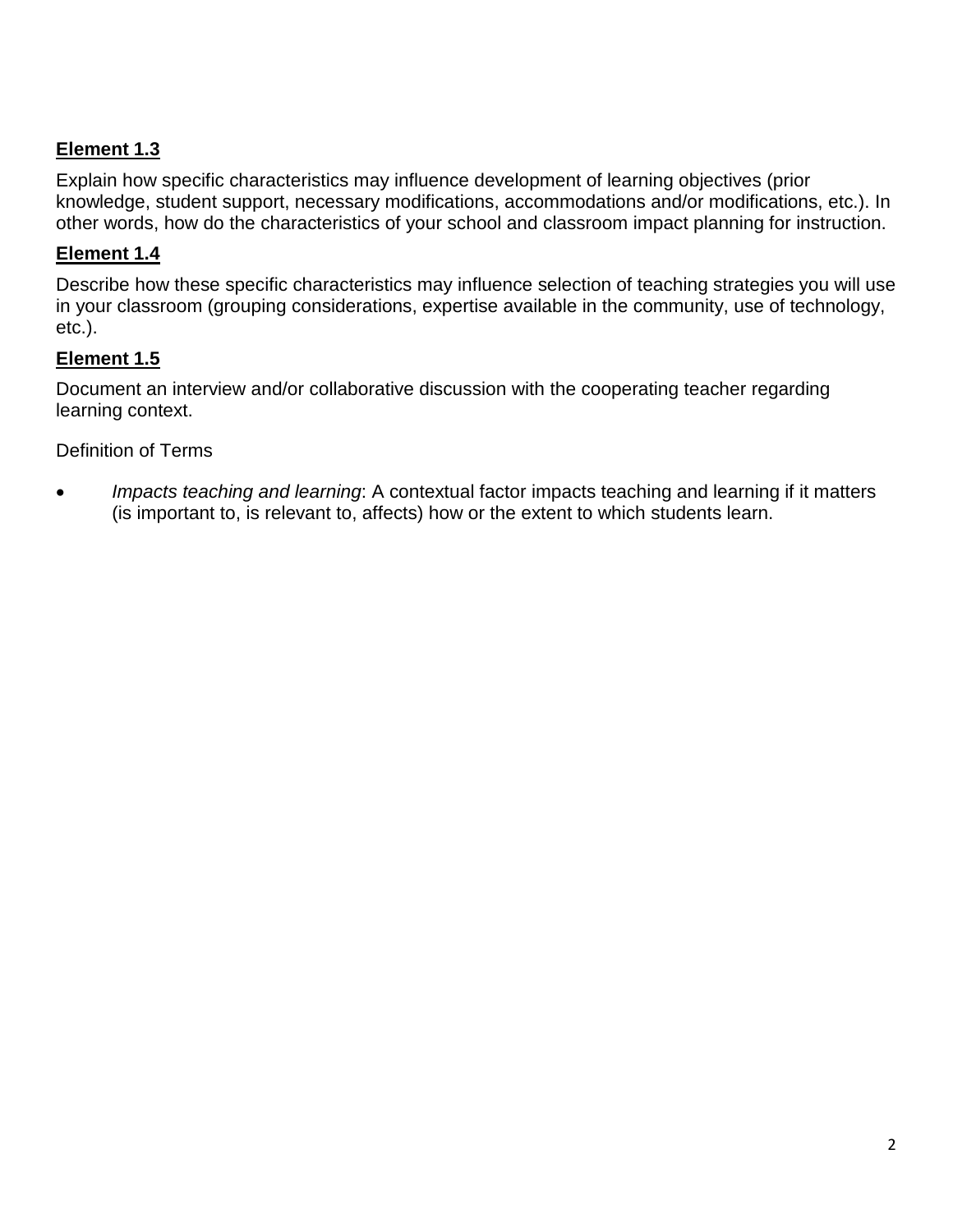|                                                                                                                                                                                                                                                                                    |              | Needs Revision              |                 | Meets Standards |                         |          |                                                                                                                          |        |
|------------------------------------------------------------------------------------------------------------------------------------------------------------------------------------------------------------------------------------------------------------------------------------|--------------|-----------------------------|-----------------|-----------------|-------------------------|----------|--------------------------------------------------------------------------------------------------------------------------|--------|
|                                                                                                                                                                                                                                                                                    |              | Not attempted Attempted but | Some            | Satisfactory    | Strong                  |          |                                                                                                                          |        |
|                                                                                                                                                                                                                                                                                    | (no evidence | little evidence             | evidence of     | evidence of     | evidence of             |          |                                                                                                                          |        |
|                                                                                                                                                                                                                                                                                    | provided)    | of meeting                  | meeting         | meeting         | meeting                 |          |                                                                                                                          |        |
|                                                                                                                                                                                                                                                                                    | and/or does  | criteria and/or             | criteria and/or | criteria        | criteria                |          |                                                                                                                          |        |
|                                                                                                                                                                                                                                                                                    | not address  | incomplete                  | lacks clarity   |                 |                         |          |                                                                                                                          |        |
|                                                                                                                                                                                                                                                                                    | the criteria | information                 |                 |                 |                         |          |                                                                                                                          |        |
| <b>Element 1: Learning Context: Data</b>                                                                                                                                                                                                                                           | $\mathbf{0}$ | $\mathbf{1}$                | $\overline{2}$  | $\mathbf{3}$    | $\overline{\mathbf{4}}$ | Comments | <b>MoSPE Standards</b>                                                                                                   |        |
| <b>Reporting and Planning</b>                                                                                                                                                                                                                                                      |              |                             |                 |                 |                         |          |                                                                                                                          |        |
| 1.1 Learning context includes detailed<br>description of student, classroom,<br>school and community characteristics<br>(may include racial, socioeconomic,<br>special needs, linguistic, culture, etc.),<br>reference your 5 day report and<br>learning context demographic form. | $\Box$       | $\Box$                      | $\Box$          | $\Box$          | $\Box$                  |          | 1. Content<br><b>Knowledge</b><br>2. Learners and<br><b>Diversity</b><br>3. Curriculum<br>4. Instruction<br>5. Classroom | $\Box$ |
| 1.2 Candidate explains how your<br>specific student, classroom, school, and<br>community characteristics influenced<br>your classroom management plan<br>(outline district/building/classroom plan;<br>discuss specific plans for<br>developmental/special needs behaviors,        | $\Box$       | $\Box$                      | $\Box$          | $\Box$          | $\Box$                  |          | Management<br>6. Effective<br><b>Communication</b><br>8. Professional<br>Practice<br>9. Professional<br>Collaboration    | $\Box$ |
| 1.3 Candidate explains how specific<br>characteristics influence the<br>development of your learning objectives<br>(prior know ledge, student support,<br>necessary modifications, adaptations<br>and/or accommodations, rate/ability,<br>etc.)                                    | $\Box$       | $\Box$                      | $\Box$          | $\Box$          | $\Box$                  |          |                                                                                                                          | $\Box$ |
| 1.4 Candidate anticipates how specific<br>characteristics may influence your<br>selection of teaching strategies<br>(grouping considerations, utilize<br>community expertise, use of technology,<br>$etc.$ )                                                                       | $\Box$       | $\Box$                      | $\Box$          | $\Box$          | $\Box$                  |          |                                                                                                                          | $\Box$ |
| 1.5 Candidate documents<br>interview/collaborative discussion with<br>cooperating teacher regarding learning<br>context                                                                                                                                                            | $\Box$       | $\Box$                      | $\Box$          | $\Box$          | $\Box$                  |          |                                                                                                                          | □      |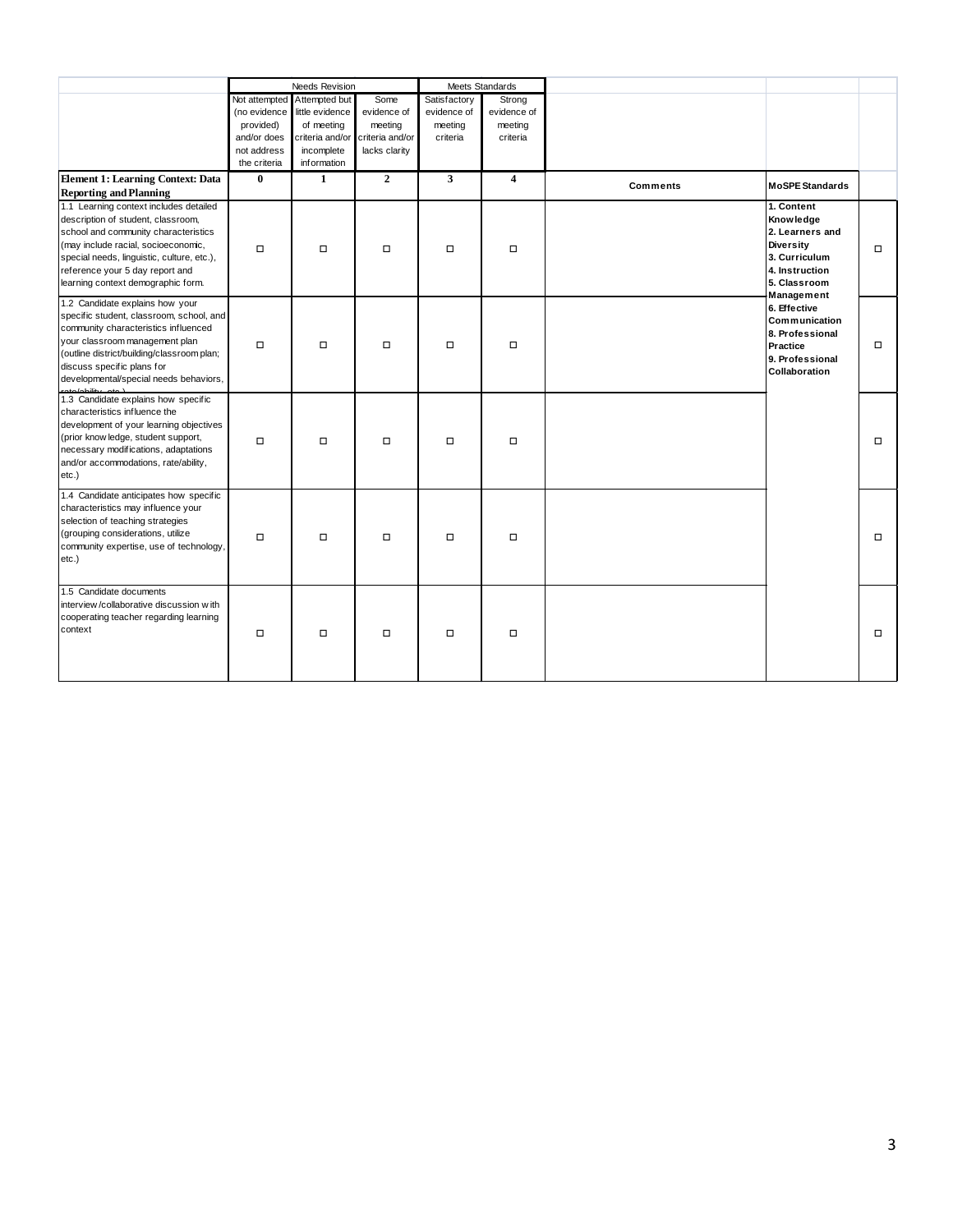# **Element 2: Learning Objectives**

In this section of your Teacher Work Sample, you must

- 1. list the learning objectives that guide the planning, delivery, and assessment of your instructional unit (or sequence);
- 2. show how these objectives align with appropriate national, state, and/or local standards;
- 3. show how the learning objectives are linked to multiple instructional strategies (including use of technology) and developmentally appropriate learning theories;
- 4. reflect on possible assessments (both formative and summative) connected to these objectives;
- 5. develop and administer a content pre-test;
- 6. based on those pre-test results, explain what changes you will make to the learning objectives.

# **There are five specific tasks to be completed in Element 2 of your Teacher Work Sample.**

# **Elements 2.1, 2.2, 2.3, and 2.4**

Complete the following table that outlines your objectives (what you expect your students to know and be able to do), identifies national, state, and/or local standards correspondent to each objective, and illustrates *how* each objective links to multiple instructional strategies, developmentally appropriate learning theories, and use of technology (when appropriate).

| <b>Learning Objective</b>  | National, State, or    | List of possible         | List of possible         |
|----------------------------|------------------------|--------------------------|--------------------------|
|                            | <b>Local Standards</b> | appropriate              | appropriate              |
|                            |                        | instructional strategies | assessments (formative   |
|                            |                        |                          | and summative)           |
| Write each learning        | Indicate to what       | Indicate appropriate     | Indicate any             |
| objective in a research-   | standard(s) your       | instructional strategies | appropriate technology   |
| based format such as       | objective is aligned.  | that can be utilized to  | that can be utilized to  |
| ABCD format (audience,     |                        | reach your objective.    | enhance the learning of  |
| behavior, condition,       |                        |                          | your students related to |
| degree) or SMART           |                        |                          | the objective            |
| (specific, measurable,     |                        |                          |                          |
| attainable, related, time- |                        |                          |                          |
| bound). List each learning |                        |                          |                          |
| objective on a different   |                        |                          |                          |
| row of this table.         |                        |                          |                          |

# **Element 2.5**

Explain (paragraph form) *why* each objective is linked with the chosen strategies, theories, and (where applicable) use of technology. Include a reflection statement (paragraph form) about possible assessment strategies (both formative and summative) related to the objectives (include *what*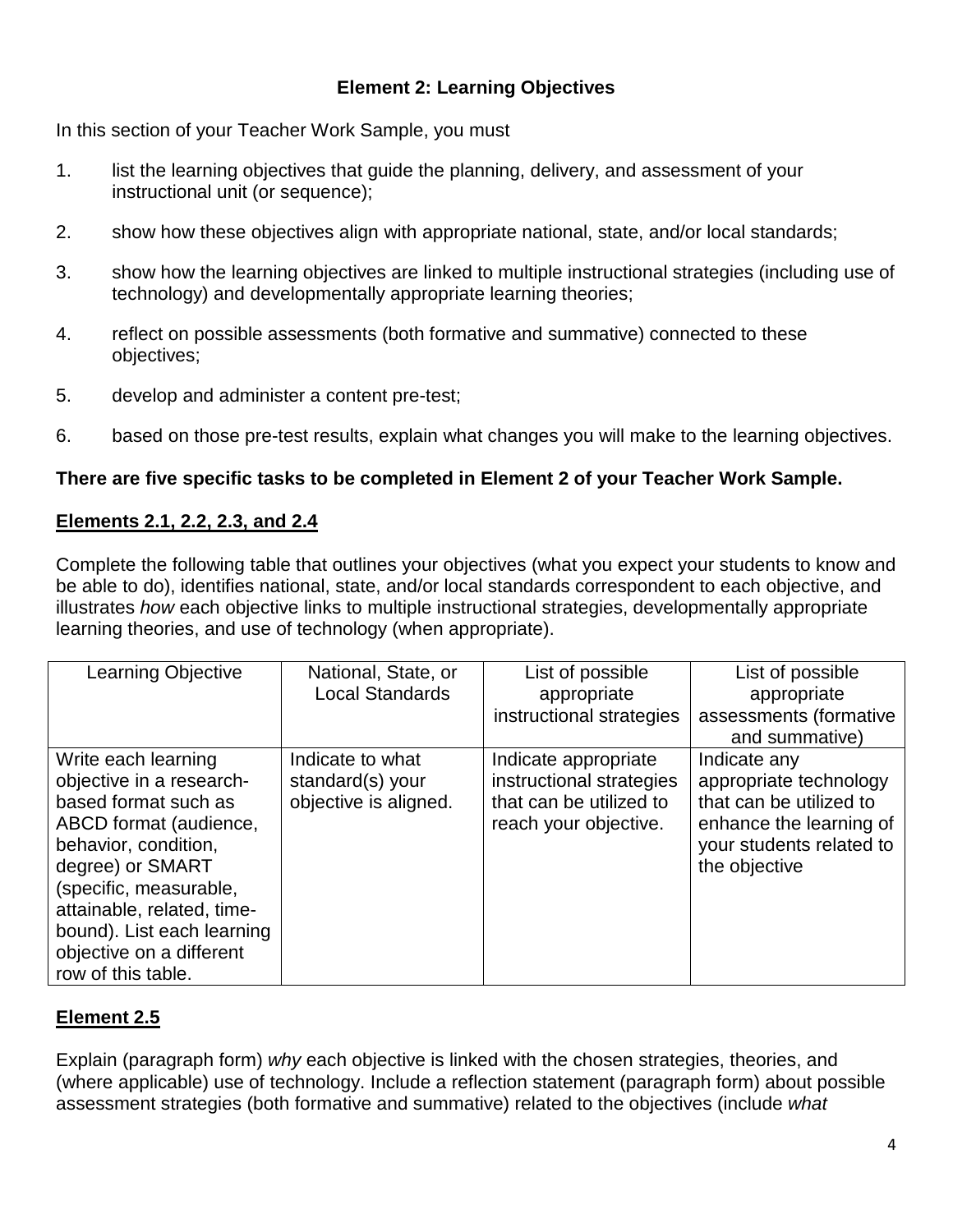strategies you choose, and *why* you choose them).

# **Element 2.6**

Develop, administer, score, and interpret a content-specific pre-test. Now, based on the interpretation of the pre-test results, explain (paragraph form) the changes you would make to your learning objectives and why you would make those changes. Include completed student copies of the pre-test *and* the revised objectives).

Definition of Terms

- *National, state, and/or local standards***:** General statements about learning expectations for what P-12 students should know and be able to do as required by national, state, or local standards
- *Developmentally appropriate:* Appropriate for the student's level of learning based on knowledge of his/her physical, social, emotional, intellectual development and/or prior level of achievement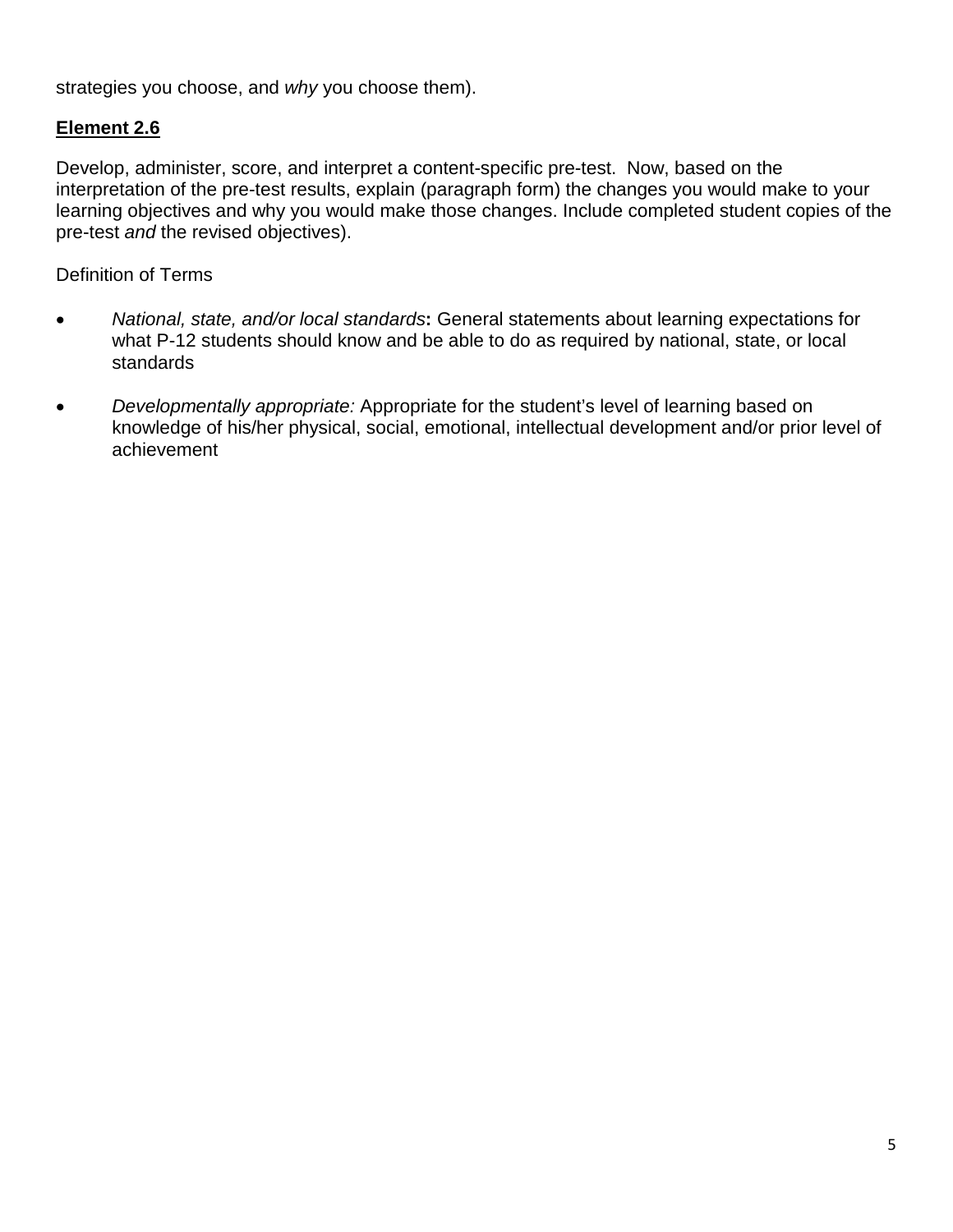|                                                                                                                                                                                                                                                         |                                                                                          | <b>Needs Revision</b>                                                                          |                                                                    | Meets Standards                                    |                                              |          |                                                                                                                                                                                                                                     |        |  |  |
|---------------------------------------------------------------------------------------------------------------------------------------------------------------------------------------------------------------------------------------------------------|------------------------------------------------------------------------------------------|------------------------------------------------------------------------------------------------|--------------------------------------------------------------------|----------------------------------------------------|----------------------------------------------|----------|-------------------------------------------------------------------------------------------------------------------------------------------------------------------------------------------------------------------------------------|--------|--|--|
|                                                                                                                                                                                                                                                         | Not attempted<br>(no evidence<br>provided)<br>and/or does<br>not address<br>the criteria | Attempted but<br>little evidence<br>of meeting<br>criteria and/or<br>incomplete<br>information | Some<br>evidence of<br>meeting<br>criteria and/or<br>lacks clarity | Satisfactory<br>evidence of<br>meeting<br>criteria | Strong<br>evidence of<br>meeting<br>criteria |          |                                                                                                                                                                                                                                     |        |  |  |
| <b>Element 2: Learning Objectives</b>                                                                                                                                                                                                                   | $\bf{0}$                                                                                 | 1                                                                                              | $\overline{2}$                                                     | $\overline{\mathbf{3}}$                            | $\overline{\mathbf{4}}$                      | Comments | <b>MoSPE Standards</b>                                                                                                                                                                                                              |        |  |  |
| 2.1 Learning objectives are w ritten in a<br>research-based format (such as<br>audience, behavior, condition, degree<br>[ABCD] or specific, measurable,<br>attainable, related, time-bound [SMART])<br>(organized in table).                            | $\Box$                                                                                   | $\Box$                                                                                         | $\Box$                                                             | $\Box$                                             | $\Box$                                       |          | 1. Content<br>Knowledge<br>2. Learners and<br><b>Diversity</b><br>3. Curriculum<br>4. Instruction<br>5. Classroom<br>Management<br>6. Effective<br>Communication<br>8. Professional<br>Practice<br>9. Professional<br>Collaboration | о      |  |  |
| 2.2 Learning objectives are aligned to<br>standards (national or state or district<br>curriculum maps, if appropriate). Are<br>you using a national, state, or local<br>curriculum map? Include the language of<br>the standard (organized in a table). | $\Box$                                                                                   | $\Box$                                                                                         | $\Box$                                                             | $\Box$                                             | $\Box$                                       |          |                                                                                                                                                                                                                                     | $\Box$ |  |  |
| 2.3 Candidate links learning objectives<br>to multiple instructional strategies<br>(appropriate for the objective),<br>appropriate learning theories (organized<br>in table).                                                                           | $\Box$                                                                                   | $\Box$                                                                                         | $\Box$                                                             | $\Box$                                             | $\Box$                                       |          |                                                                                                                                                                                                                                     | $\Box$ |  |  |
| 2.4 Candidate lists possible assessment<br>strategies, both formative and<br>summative, appropriate for each learning<br>objective (organized in table).                                                                                                | $\Box$                                                                                   | $\Box$                                                                                         | $\Box$                                                             | $\Box$                                             | $\Box$                                       |          |                                                                                                                                                                                                                                     | $\Box$ |  |  |
| 2.5 Candidate justifies in detail w hy and<br>how each possible learning objective is<br>aligned w ith the indicated insructional<br>strategies and technology (narrative).                                                                             | $\Box$                                                                                   | $\Box$                                                                                         | $\Box$                                                             | $\Box$                                             | $\Box$                                       |          |                                                                                                                                                                                                                                     | о      |  |  |
| 2.6 Based on pre-test results,<br>candidate explains any needed changes<br>to learning objectives and/or explains<br>why no changes are needed (includes<br>completed student copies of pre-test<br>and revised objectives) (narrative).                | $\Box$                                                                                   | $\Box$                                                                                         | $\Box$                                                             | $\Box$                                             | $\Box$                                       |          |                                                                                                                                                                                                                                     | $\Box$ |  |  |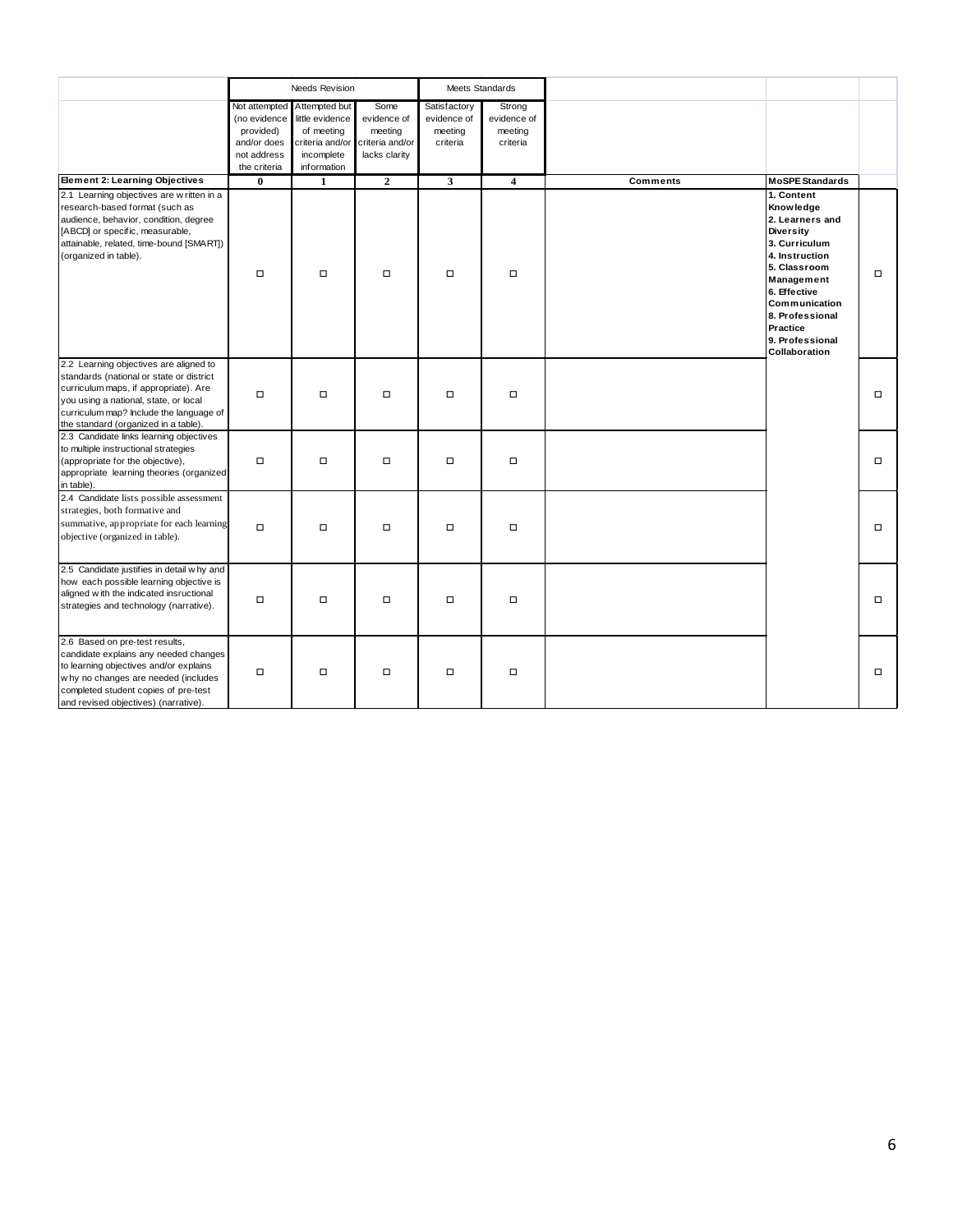# **Element 3: Assessment Plan**

In this section of your Teacher Work Sample, you must design an assessment plan that will be used to monitor student progress toward the learning objectives. Plan appropriate assessment measures for assessing student learning before instruction, during instruction, and after instruction.

Assessment methods may include constructed response items, selected response items, performance assessment that includes scoring rubrics, and personal communication documented in anecdotal records. Your instructional sequence should include a variety of assessment methods and strategies suited for the developmental level of the students and your learning objectives. You must also state and defend the criteria you will use for determining the accomplishment of each learning objective.

# **There are three tasks to be completed in Element 3 of your Teacher Work Sample**. You will need to:

- 1. Construct a table that outlines the assessment plan for your unit.
- 2. Include copies of each assessment you will use, including the student copy and the answer key for each assessment.
- 3. Write a reflection statement about how your chosen assessments match the instructional strategies you will employ in your unit.

In Element 2 of your Teacher Work Sample, you administered a pre-test for your unit and made any necessary changes to your learning objectives based on what you want your students to know and be able to do. Now, based on these revised learning objectives, it is time to develop your unit assessment plan. Before you begin to write this section of your TWS, we recommend that you ask yourself the following key questions:

- Are there different ways I can determine the degree to which objectives have been met?
- If so, what is the best or most appropriate assessment tool for this class based on the learning context? Are these assessment tools formative or summative?
- How will I know when students have attained these objectives?
- How can these assessments be modified to meet the needs of the various learners in my classroom?

# **Element 3.1, 3.2, 3.3, and 3.4**

After considering these key questions for assessment, you can begin to develop your unit assessment plan. Remember to review the rubric for this section as you develop your assessment plan table. Please using the following format: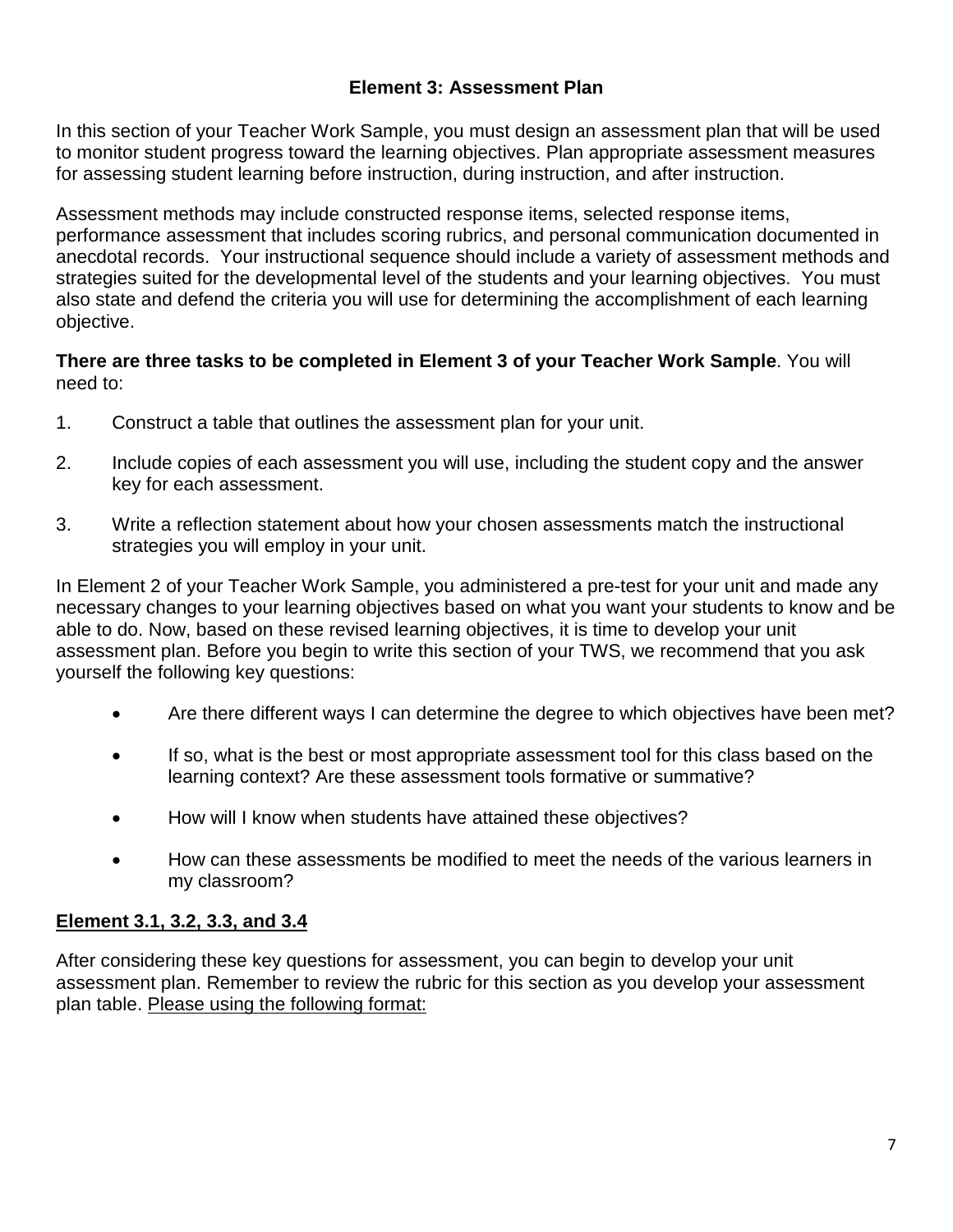| Learning<br><b>Objectives</b>                                                                                                                                           | Assessment<br><b>Methods</b>                                                                                                                                                             | Rationale                                                                                                                                    | Adaptations                                                                                                                                                   |
|-------------------------------------------------------------------------------------------------------------------------------------------------------------------------|------------------------------------------------------------------------------------------------------------------------------------------------------------------------------------------|----------------------------------------------------------------------------------------------------------------------------------------------|---------------------------------------------------------------------------------------------------------------------------------------------------------------|
| List each<br>learning<br>objective in a<br>separate row.<br>Remember,<br>your learning<br>objective should<br>include a<br>Standard of<br>Performance or<br>Expectation | List and briefly<br>describe the<br>appropriate<br>assessment<br>method you have<br>chosen for this<br>objective. Indicate<br>whether the<br>assessment is<br>formative or<br>summative. | Explain why<br>you chose this<br>assessment.<br><b>Explain how</b><br>you will<br>administer,<br>score, and<br>interpret this<br>assessment. | What<br>modifications<br>will you make to<br>this assessment<br>to meet the<br>needs of<br>individual<br>students in your<br>class who have<br>special needs? |
| Example                                                                                                                                                                 | Example                                                                                                                                                                                  | Example                                                                                                                                      | Example                                                                                                                                                       |

# **Element 3.5**

Finally, in paragraph form, include a written reflection statement that addresses how and why the assessments you utilized in your unit complement or match the instructional strategies you have selected.

|                                                                                                                                                                                  |                                                                         | <b>Needs Revision</b>                                                                     |                                                                                    | Meets Standards                                    |                                              |                                                                                                              |        |
|----------------------------------------------------------------------------------------------------------------------------------------------------------------------------------|-------------------------------------------------------------------------|-------------------------------------------------------------------------------------------|------------------------------------------------------------------------------------|----------------------------------------------------|----------------------------------------------|--------------------------------------------------------------------------------------------------------------|--------|
|                                                                                                                                                                                  | (no evidence<br>provided)<br>and/or does<br>not address<br>the criteria | Not attempted Attempted but<br>little evidence<br>of meeting<br>incomplete<br>information | Some<br>evidence of<br>meeting<br>criteria and/or criteria and/or<br>lacks clarity | Satisfactory<br>evidence of<br>meeting<br>criteria | Strong<br>evidence of<br>meeting<br>criteria |                                                                                                              |        |
| Element 3: Assessment plan                                                                                                                                                       | 0                                                                       | 1                                                                                         | $\overline{2}$                                                                     | 3                                                  | 4                                            | <b>Comments</b><br><b>MoSPE Standards</b>                                                                    |        |
| 3.1 Candidate identifies all formative<br>and summative learning assessments<br>(column 2) used for each learning<br>objective (column 1 of the table)<br>included in the unit.  | $\Box$                                                                  | о                                                                                         | $\Box$                                                                             | $\Box$                                             | $\Box$                                       | 1. Content<br><b>Knowledge</b><br>2. Learners and<br><b>Diversity</b><br>3. Curriculum                       | $\Box$ |
| 3.2 Candidate includes multiple<br>assessment strategies appropriate to<br>the context and objectives. (include in<br>column 2 table).                                           | $\Box$                                                                  | $\Box$                                                                                    | $\Box$                                                                             | $\Box$                                             | $\Box$                                       | 4. Instruction<br>5. Classroom<br>Management<br>6. Effective<br>Communication<br>8. Professional<br>Practice | $\Box$ |
| 3.3 Candidate explains in detail why<br>each formative and summative<br>assessment was chosen in the rationale<br>column of the table.                                           | $\Box$                                                                  | о                                                                                         | $\Box$                                                                             | $\Box$                                             | □                                            | 9. Professional<br>Collaboration                                                                             | $\Box$ |
| 3.4 Candidate includes consistent and<br>appropriate<br>accommodations/adaptations for the<br>context and objectives (column 3 of the<br>table).                                 | □                                                                       | о                                                                                         | $\Box$                                                                             | $\Box$                                             | $\Box$                                       |                                                                                                              | $\Box$ |
| 3.5 Candidate anticipates/connects<br>learning objectives to instructional<br>strategies to assessments planned for<br>the unit (narrative paragraph: addresses<br>how and why). | П                                                                       | $\Box$                                                                                    | $\Box$                                                                             | $\Box$                                             | $\Box$                                       |                                                                                                              | $\Box$ |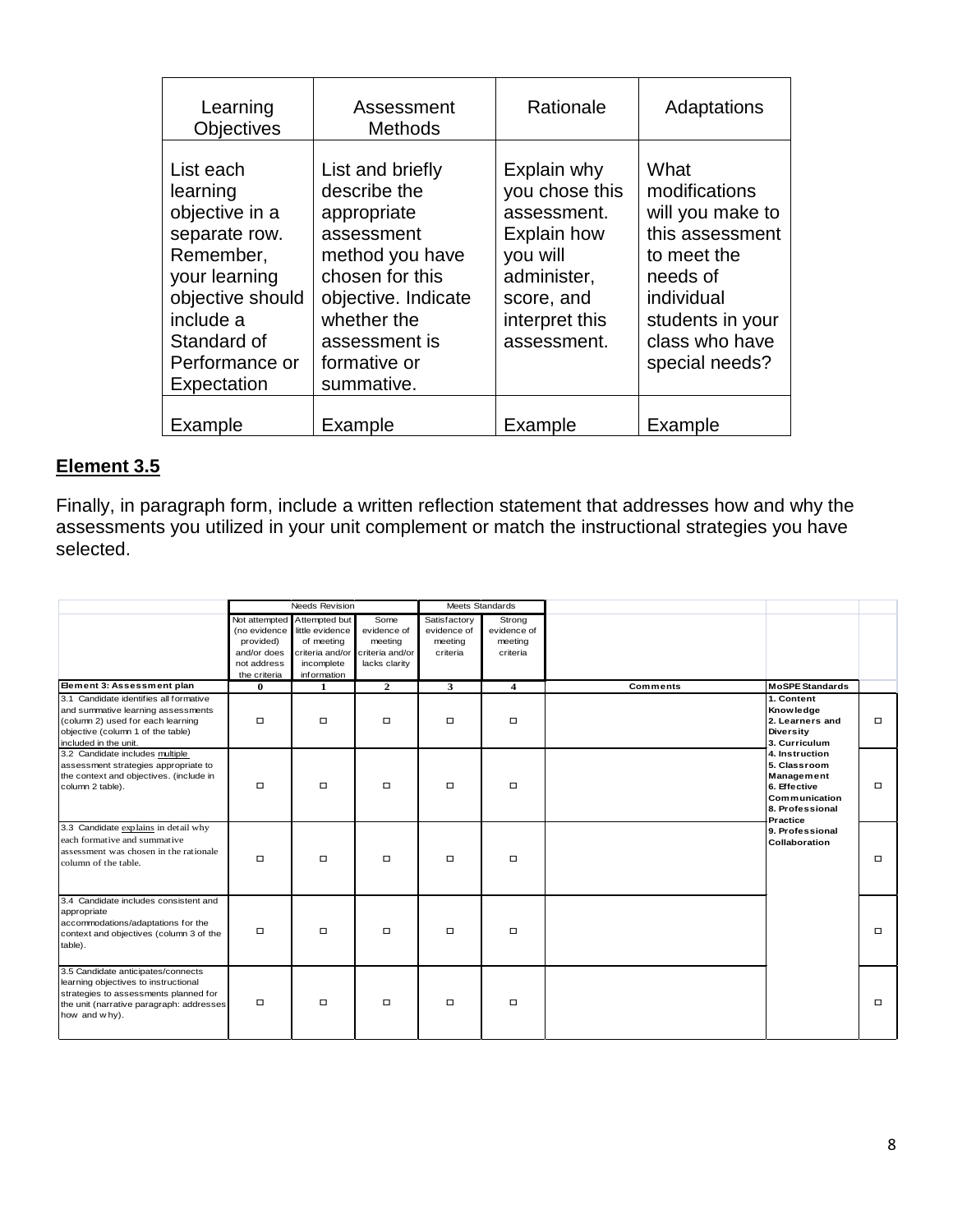### **Element 4: Instructional Plans**

In this section of your Teacher Work Sample you will provide detailed lesson plans for the lessons you are teaching. You will demonstrate your ability to plan instruction that is academically sound, developmentally appropriate, and addresses appropriate content standards as designated by the state or your school district. **This section of your TWS includes the three following tasks:**

- 1. Re-read the reflection written at the end of Element 2 regarding changes to the learning objectives based on the results of the pre-test. Think carefully: How will these revised learning objectives impact the lessons you plan?
- 2. Re-read the reflection written at the end of Element 3 outlining possible instructional strategies. Review the needs of the students in your class and the content you will be teaching. Carefully select the most appropriate instructional strategies to help students learn the content you are teaching in this unit.
- 3. Write detailed lesson plans for a five-lesson sequence. Include copies of all instructional materials, i.e., handouts, worksheets, PowerPoint slides, SmartBoard materials, etc. as well as selected copies of student work to illustrate the formative (and/or summative) assessment(s) associated with each lesson.

### **What do I need to do?**

First, write five detailed lesson plans for five sequential lessons that meet the criteria outlined below and in the rubric.

# **Element 4.1**

Lesson plans must be consistent with a researched-based format (Hunter lesson plan, Learning Cycle, etc.) and must be in parallel style. Templates for these lesson plan formats are provided in Appendices I and II.

# **Element 4.2**

Plans must include sufficient detail to demonstrate your knowledge of the content, i.e., include completed examples you will use and scripts explaining what you will say during Input/Modeling (Hunter Lesson Plan) or Explanation (Learning Cycle). Include appropriate academic language you will use to present the content to your students.

### **Element 4.3**

Plans must demonstrate your ability to use multiple subject-specific teaching strategies (must incorporate at least three different strategies in each lesson plan).

### **Element 4.4**

Plans must include strategies for facilitating students' expression through speaking, writing, listening, or communicating in other ways, for example using media or other technology.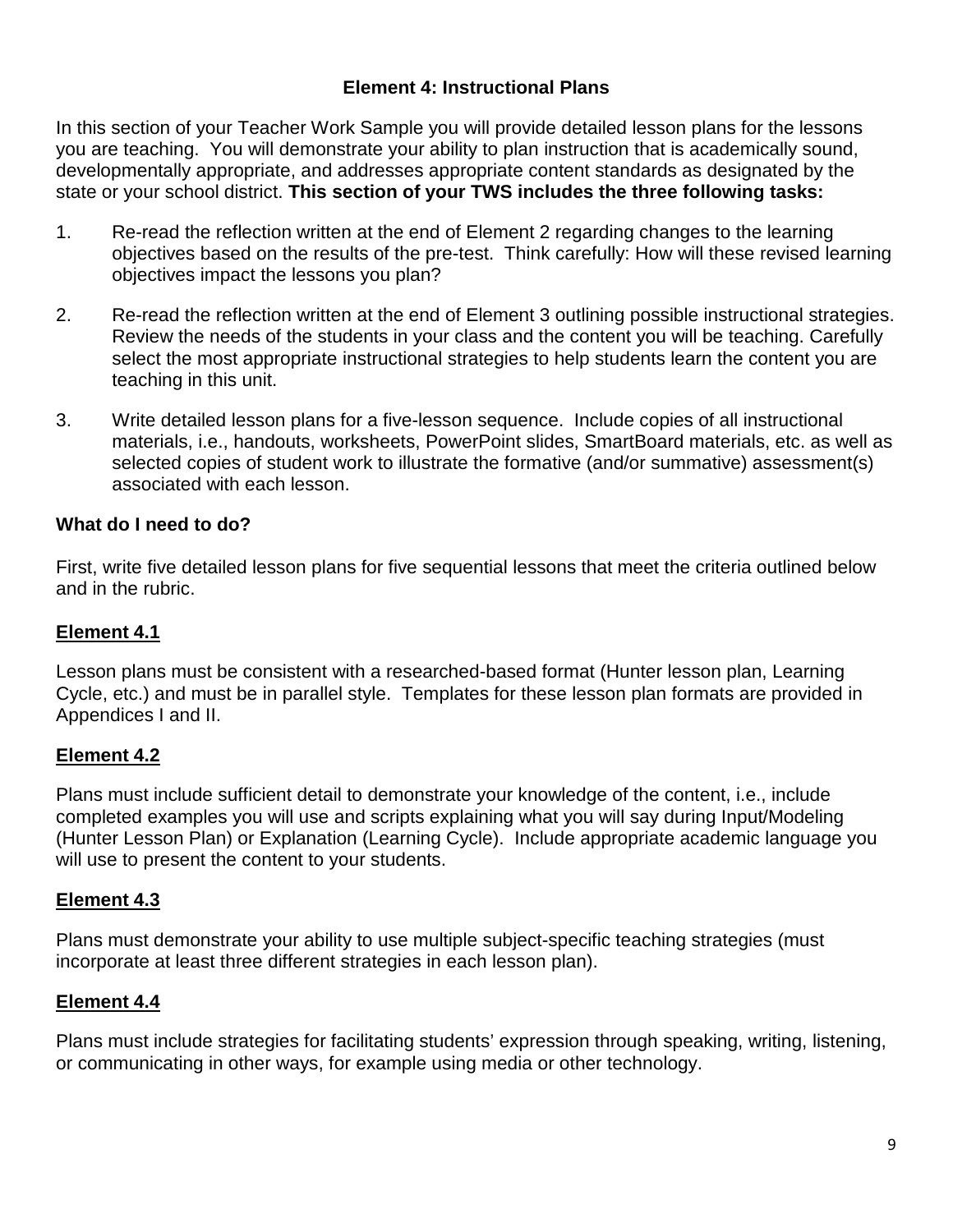# **Element 4.5**

Lesson plans must include strategies used to keep students actively and effectively engaged during the lesson, i.e., questioning techniques, group accountability, hands-on activities, etc.

### **Element 4.6**

Lesson plans must outline how you will manage activities, time (pacing), transitions, etc. during the lesson. Include a description of pacing throughout the lesson, descriptions of class routines associated with stations, group activities, etc.).

### **Element 4.7**

Make sure to include copies of all instructional materials. These include handouts, worksheets, Powerpoint presentations, assessments, rubrics, and answer keys. Also include samples (not the entire class) of student work. **Remember to remove all information that identifies students (such as their name) from the student work that you include.**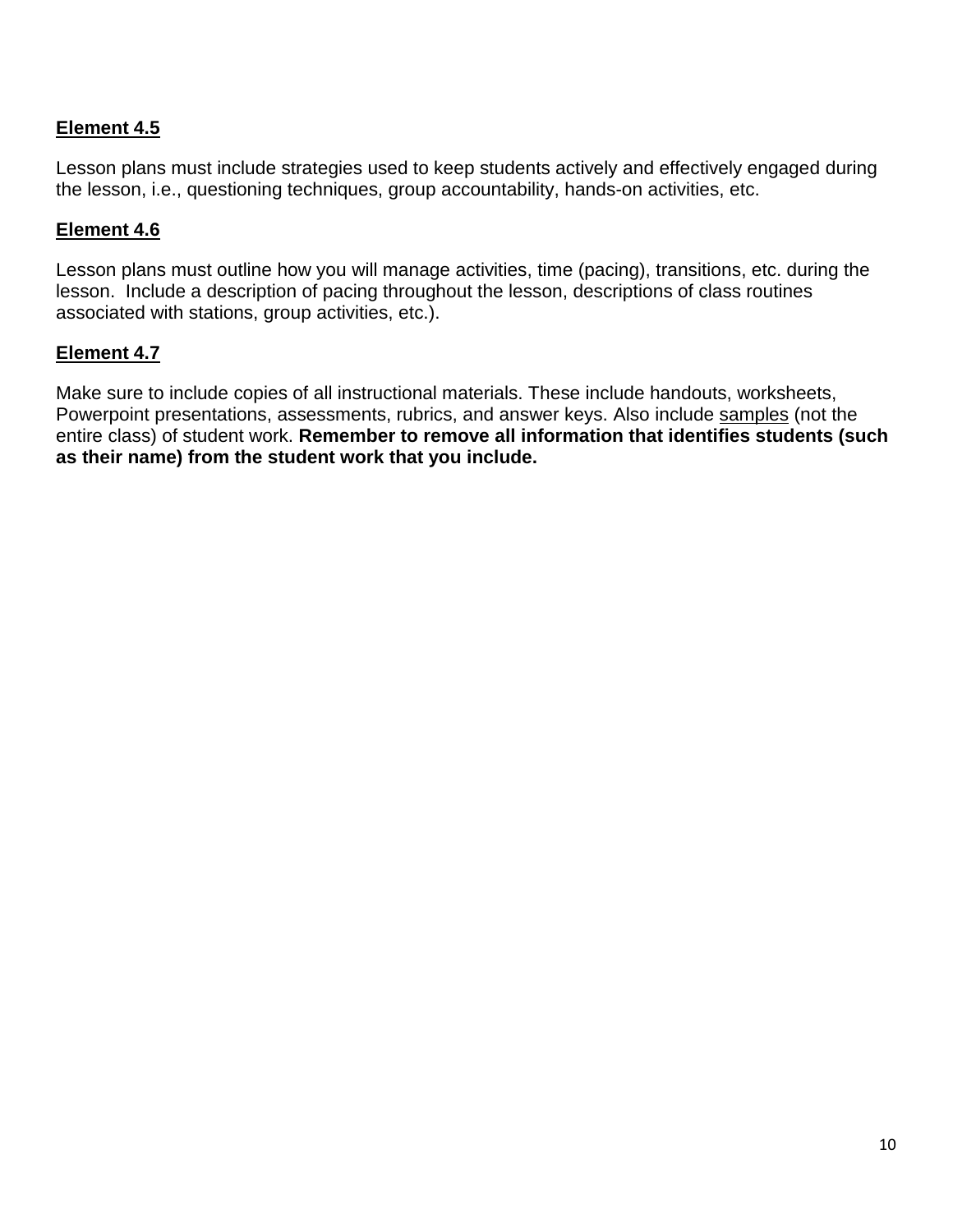|                                                                                                                                                                                                                                       |                                            | <b>Needs Revision</b>                                        |                                  | <b>Meets Standards</b>                 |                                  |          |                                                                                                          |        |
|---------------------------------------------------------------------------------------------------------------------------------------------------------------------------------------------------------------------------------------|--------------------------------------------|--------------------------------------------------------------|----------------------------------|----------------------------------------|----------------------------------|----------|----------------------------------------------------------------------------------------------------------|--------|
|                                                                                                                                                                                                                                       | (no evidence<br>provided)                  | Not attempted Attempted but<br>little evidence<br>of meeting | Some<br>evidence of<br>meeting   | Satisfactory<br>evidence of<br>meeting | Strong<br>evidence of<br>meeting |          |                                                                                                          |        |
|                                                                                                                                                                                                                                       | and/or does<br>not address<br>the criteria | criteria and/or<br>incomplete<br>information                 | criteria and/or<br>lacks clarity | criteria                               | criteria                         |          |                                                                                                          |        |
| <b>Eement 4: Instructional Plans</b>                                                                                                                                                                                                  | $\bf{0}$                                   | 1                                                            | $\mathbf{2}$                     | 3                                      | 4                                | Comments | <b>MoSPE Standards</b>                                                                                   |        |
| 4.1 Instructional plans are consistent<br>with a research-based format in parallel<br>format (Hunter, learning cycle, district<br>model, etc.). Indicate if you have made<br>adjustments to objectives follow ing pre-<br>assessment. | $\Box$                                     | $\Box$                                                       | $\Box$                           | $\Box$                                 | $\Box$                           |          | 1. Content<br><b>Knowledge</b><br>2. Learners and<br><b>Diversity</b><br>3. Curriculum<br>4. Instruction | $\Box$ |
| 4.2 Instructional plans demonstrate the<br>candidate's know ledge of the content<br>and academic language of the discipline                                                                                                           | $\Box$                                     | $\Box$                                                       | $\Box$                           | $\Box$                                 | $\Box$                           |          | 5. Classroom<br>Management<br>6. Effective<br>Communication<br>7. Assessment                             | $\Box$ |
| 4.3 Instructional plans demonstrate the<br>candidate's ability to use multiple<br>(minimum of 3) subject-specific teaching<br>strategies appropriate to the context of<br>the lesson.                                                 | $\Box$                                     | $\Box$                                                       | $\Box$                           | $\Box$                                 | $\Box$                           |          | 8. Professional<br>Practice<br>9. Professional<br>Collaboration                                          | $\Box$ |
| 4.4 Instructional plans include<br>appropriate w ays (minimum of 2) of<br>facilitating learner expression in<br>speaking, w riting, listening, and<br>communicating through other media.                                              | $\Box$                                     | $\Box$                                                       | $\Box$                           | $\Box$                                 | $\Box$                           |          |                                                                                                          | $\Box$ |
| 4.5 Instructional plans list specific<br>strategies for maintaining student<br>engagement throughout the lesson.                                                                                                                      | $\Box$                                     | $\Box$                                                       | $\Box$                           | $\Box$                                 | $\Box$                           |          |                                                                                                          | $\Box$ |
| 4.6 Instructional plans indicate<br>candidate's ability to manage time,<br>space, transitions, and activities<br>(pacing, routines, stations, etc.)                                                                                   | $\Box$                                     | $\Box$                                                       | $\Box$                           | $\Box$                                 | $\Box$                           |          |                                                                                                          | $\Box$ |
| 4.7 Candidate includes copies of all<br>instructional materials (handouts,<br>w orksheets, pow erpoints,<br>assessments, rubrics, answ er keys,<br>and samples of student w ork).                                                     | $\Box$                                     | $\Box$                                                       | $\Box$                           | $\Box$                                 | $\Box$                           |          |                                                                                                          | $\Box$ |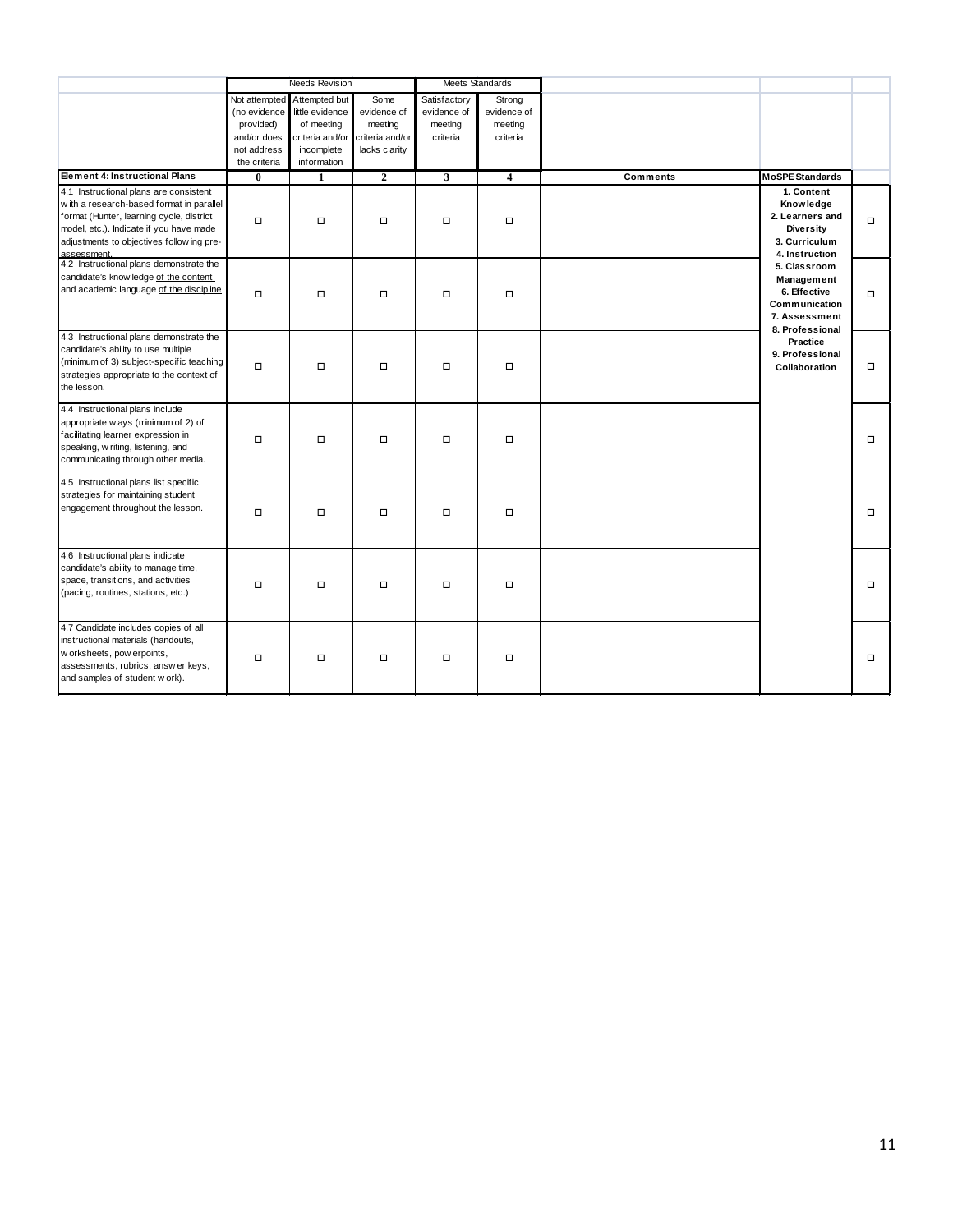### **Lesson Reflection Sheet Teacher Candidate**

This Reflection Sheet should be completed by the Teacher Candidate following lessons taught in the Teacher Work Sample (TWS) sequence. After teaching the lesson, use this form to make notes regarding instructional decision making. Meet with your cooperating teacher and discuss/compare your reactions to the following items. A copy of this form should be included (along with a copy of your cooperating teacher's reflections) with your TWS documents.

| Teacher Candidate: | <b>Cooperating Teacher:</b> |      |
|--------------------|-----------------------------|------|
| School             | Grade/Subject               | Date |

- 1. As I reflect on the lesson, to what extent were the students productively engaged in the work? How do I know?
- 2. Did the lesson allow for students to engage in activities and learning situations which were consistent with the planned lesson and/or the district's curriculum guide?
- 3. What feedback did I receive from students indicating they achieved understanding and that the goal/objective(s) were met for this lesson?
- 4. Did I adjust my goals or my work as I taught the lesson? Why? How?

5. If I had the opportunity to teach this lesson again to this same group of students, what would I do differently?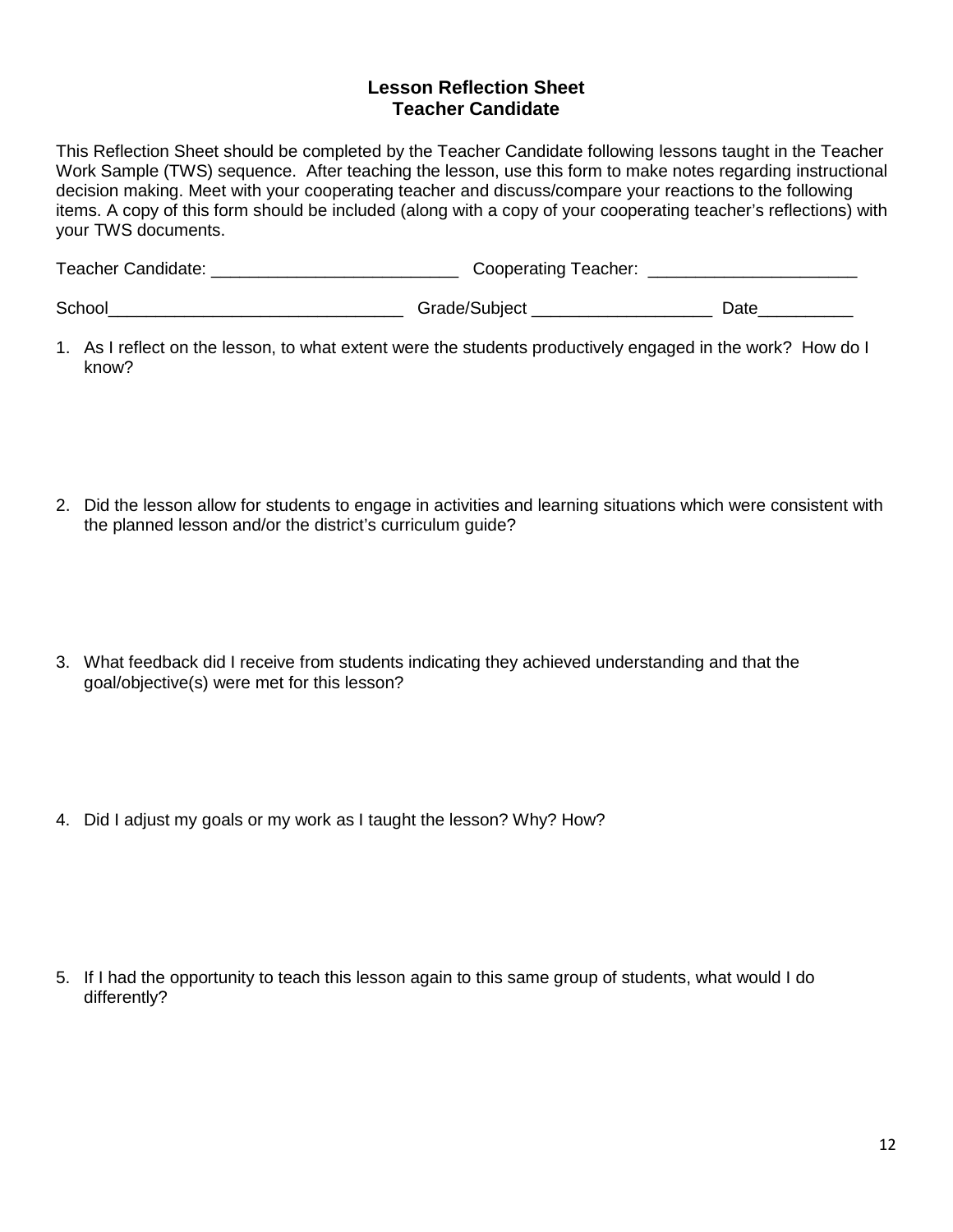#### \* If more space is needed, please add additional pages. **Parallel Instructional/Lesson Plan (Hunter/Betts)**

|                                                                                                                                                                                                   | arangi msu ucubnar Lesson Tian (Tianter/Detts)                                                                                               |
|---------------------------------------------------------------------------------------------------------------------------------------------------------------------------------------------------|----------------------------------------------------------------------------------------------------------------------------------------------|
| Title:                                                                                                                                                                                            | Accommodations/ Modifications                                                                                                                |
| Time:                                                                                                                                                                                             | <b>Accommodations</b> are changes or alterations in any aspect of the<br>instructional plan that do not substantially change academic level, |
| <b>Materials Needed:</b> (including integration of technology)                                                                                                                                    | performance criteria, or objective of instructional or tasks.                                                                                |
| Lesson Objective(s):                                                                                                                                                                              |                                                                                                                                              |
| <b>Standards Addressed:</b>                                                                                                                                                                       |                                                                                                                                              |
| <b>Before the Lesson:</b>                                                                                                                                                                         | Modifications are minor or significant changes in academic level,                                                                            |
| Anticipatory Set (gain students' attention):                                                                                                                                                      | performance criteria, or objective of instruction or task to allow for<br>student participation.                                             |
| During the Lesson (Procedure):                                                                                                                                                                    |                                                                                                                                              |
| <b>Instructional Input:</b>                                                                                                                                                                       |                                                                                                                                              |
| Present the content through a variety of instructional<br>strategies such as lecture, discussion, group work, etc.;<br>sequence the content logically.                                            |                                                                                                                                              |
| As a teacher, I will                                                                                                                                                                              |                                                                                                                                              |
| <b>Model:</b><br>Provide models or examples, such as: using technically<br>correct written and oral language, courtesy, listening skills,<br>acceptance, project/product, etc.                    |                                                                                                                                              |
| <b>Check for Understanding:</b><br>Plan for monitoring student understanding by seeing a<br>variety of responses from varied students. This may be<br>formative or summative, informal or formal. |                                                                                                                                              |
| <b>Guided Practice:</b><br>Break down learning into manageable steps by providing<br>examples, demonstrations, and guided practice to ensure<br>student understanding.                            | Terms in italics are the components of the<br>Madeline Hunter Lesson Plan Model                                                              |
| <b>Independent Practice:</b>                                                                                                                                                                      | Before, during and after reading activities (Betts, 1947)                                                                                    |
| After the Lesson:                                                                                                                                                                                 |                                                                                                                                              |
| <b>Closure (summary):</b>                                                                                                                                                                         |                                                                                                                                              |
| Briefly review what has been accomplished, reinforce key<br>concepts, and establish a frame of reference for the next<br>lesson.                                                                  |                                                                                                                                              |
| Follow-up Activities (may be done as homework):                                                                                                                                                   |                                                                                                                                              |

The During the Lesson and After Lesson Components may vary. Components may be used more than once in a lesson. If "N/A" is used, you must explain why it is not applicable. (i.e. "There will be no independent practice because the students will complete the assignment in guided practice.")

#### **Parallel lesson plan format developed by Dr. Nancy Foley**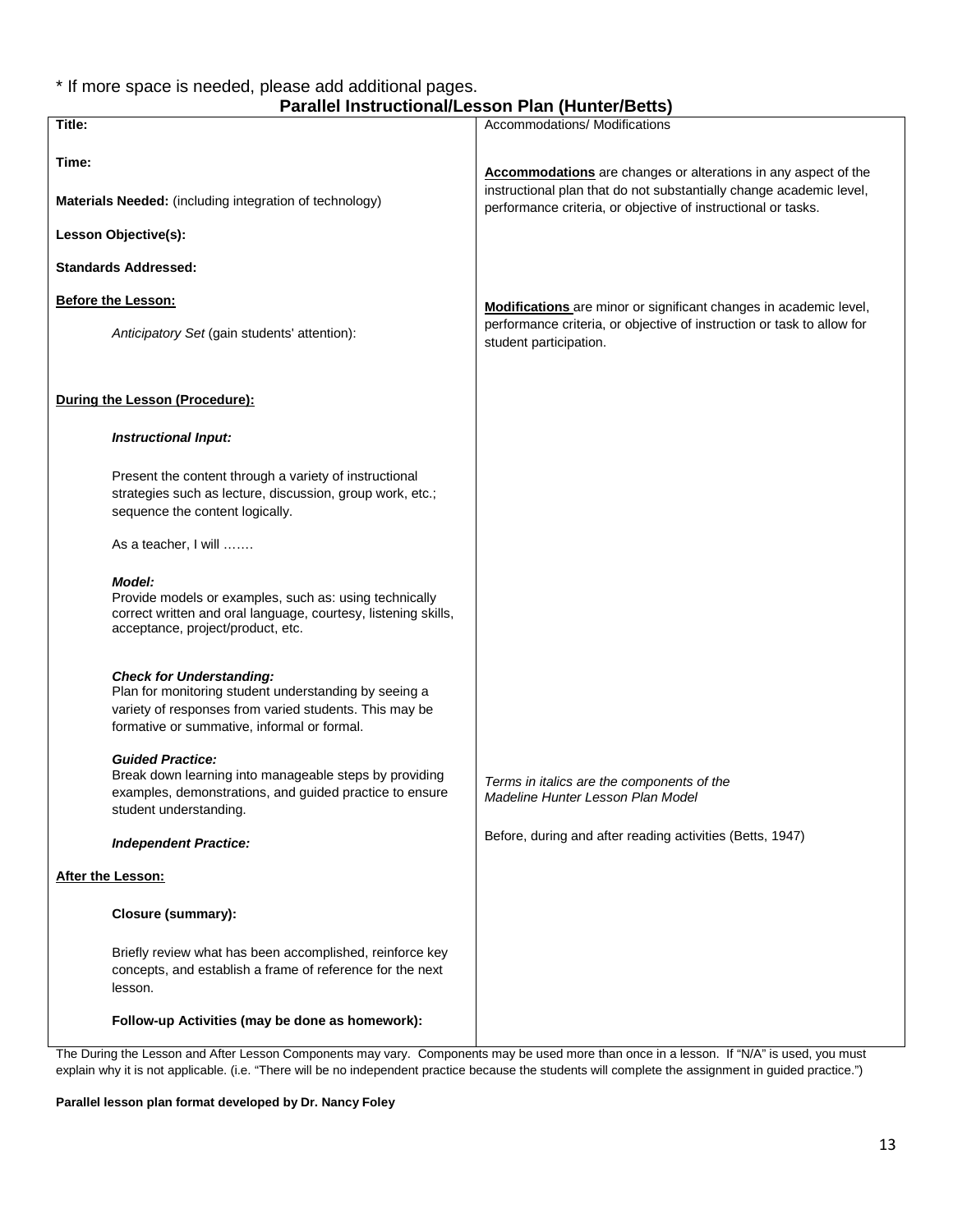Adapted from The Renaissance Group (2001, 2002) and Idaho State University (2003) by Carole Edmonds, Joyce Piveral and Tim Wall for NWMSU (August, 2003). Revised by Matt Symonds and Tim Wall (January, 2008).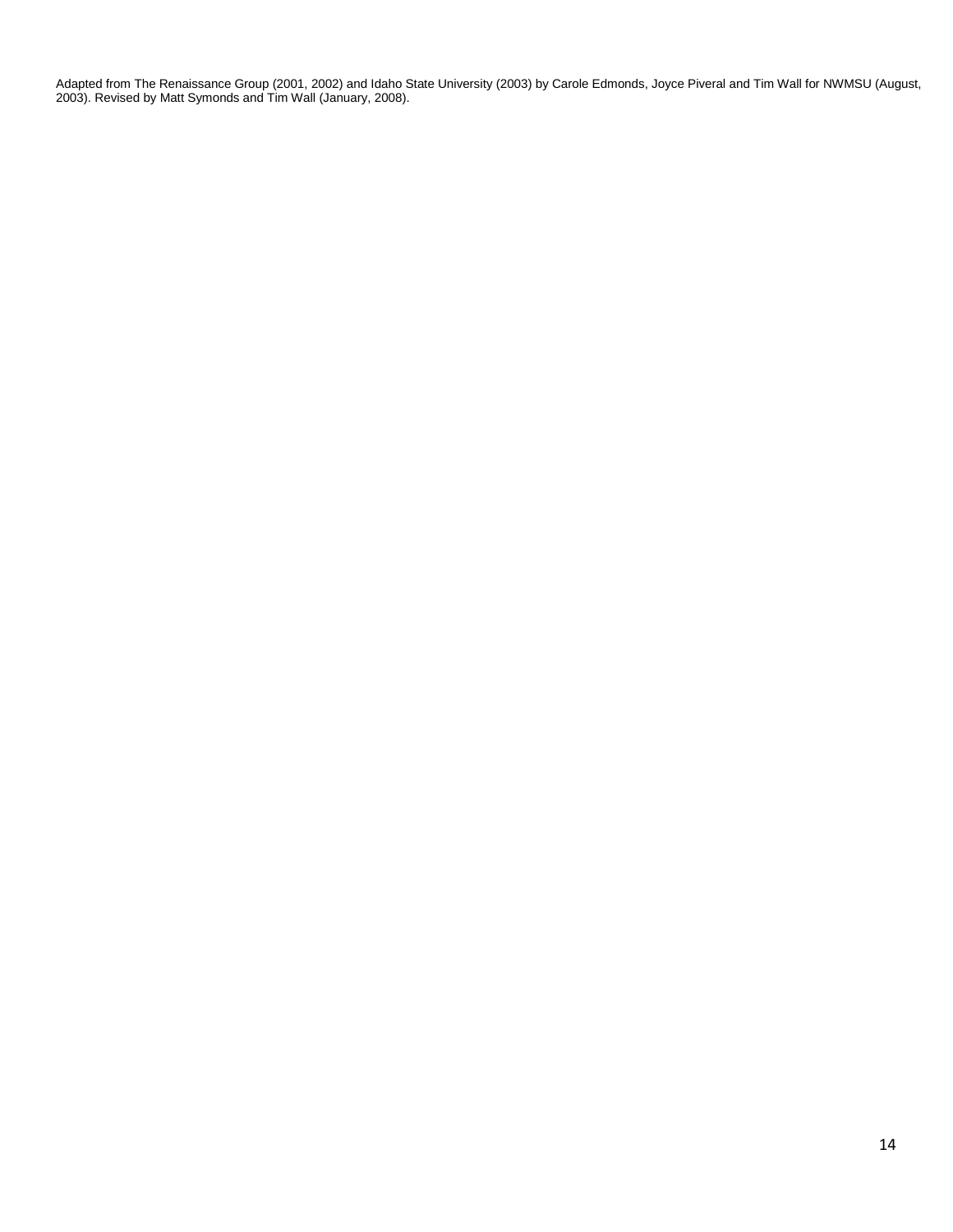| Parallel Instructional/Lesson Plan (Learning Cycle) |  |  |  |
|-----------------------------------------------------|--|--|--|
|-----------------------------------------------------|--|--|--|

| <b>Chapter or Unit Topic:</b>                                                                                                           | <b>Accommodations/Modifications</b>                                                                                                   |
|-----------------------------------------------------------------------------------------------------------------------------------------|---------------------------------------------------------------------------------------------------------------------------------------|
| <b>Grade Level:</b>                                                                                                                     |                                                                                                                                       |
| <b>Learning Cycle Topic:</b>                                                                                                            | Accommodations are changes or alterations in any aspect of the<br>instructional plan that do not substantially change academic level, |
| <b>Big Idea or Broad Concept:</b>                                                                                                       | performance criteria, or objective of instructional or tasks.                                                                         |
| <b>GLEs/CLEs/Standards:</b>                                                                                                             |                                                                                                                                       |
| <b>National Science/Math Education Standards:</b>                                                                                       | Modifications are minor or significant changes in academic level,                                                                     |
| <b>Objectives Related to Big Idea/Concept:</b>                                                                                          | performance criteria, or objective of instruction or task to allow for<br>student participation.                                      |
| Materials Needed: (including integration of technology)                                                                                 |                                                                                                                                       |
| Lesson Objective(s):                                                                                                                    |                                                                                                                                       |
| <b>Process Skills to be Used:</b>                                                                                                       |                                                                                                                                       |
| Vocabulary to be Introduced:                                                                                                            |                                                                                                                                       |
| Engagement:<br>Purpose: To motivate, create interest, and foster curiosity.<br>Make connections to prior knowledge                      |                                                                                                                                       |
| <b>Exploration Activity:</b><br>Manipulatives, demonstrations, brainstorming, analogies                                                 |                                                                                                                                       |
| <b>Explanation:</b><br>Discuss activity / explain / introduce vocabulary / reading / videos<br>(Check for understanding and modeling)   |                                                                                                                                       |
| <b>Elaboration Activity:</b><br>Apply, develop and extend the concept with inquiry or problem solving<br>(performance task opportunity) |                                                                                                                                       |
| <b>Formative Evaluation:</b><br>Should match behavioral objectives.                                                                     |                                                                                                                                       |
| <b>Evaluations (closure):</b>                                                                                                           | An Instructional Model: The Learning Cycle. BCSC expanded five-<br>step learning cycle model.                                         |

**Parallel lesson plan format developed by Dr. Nancy Foley**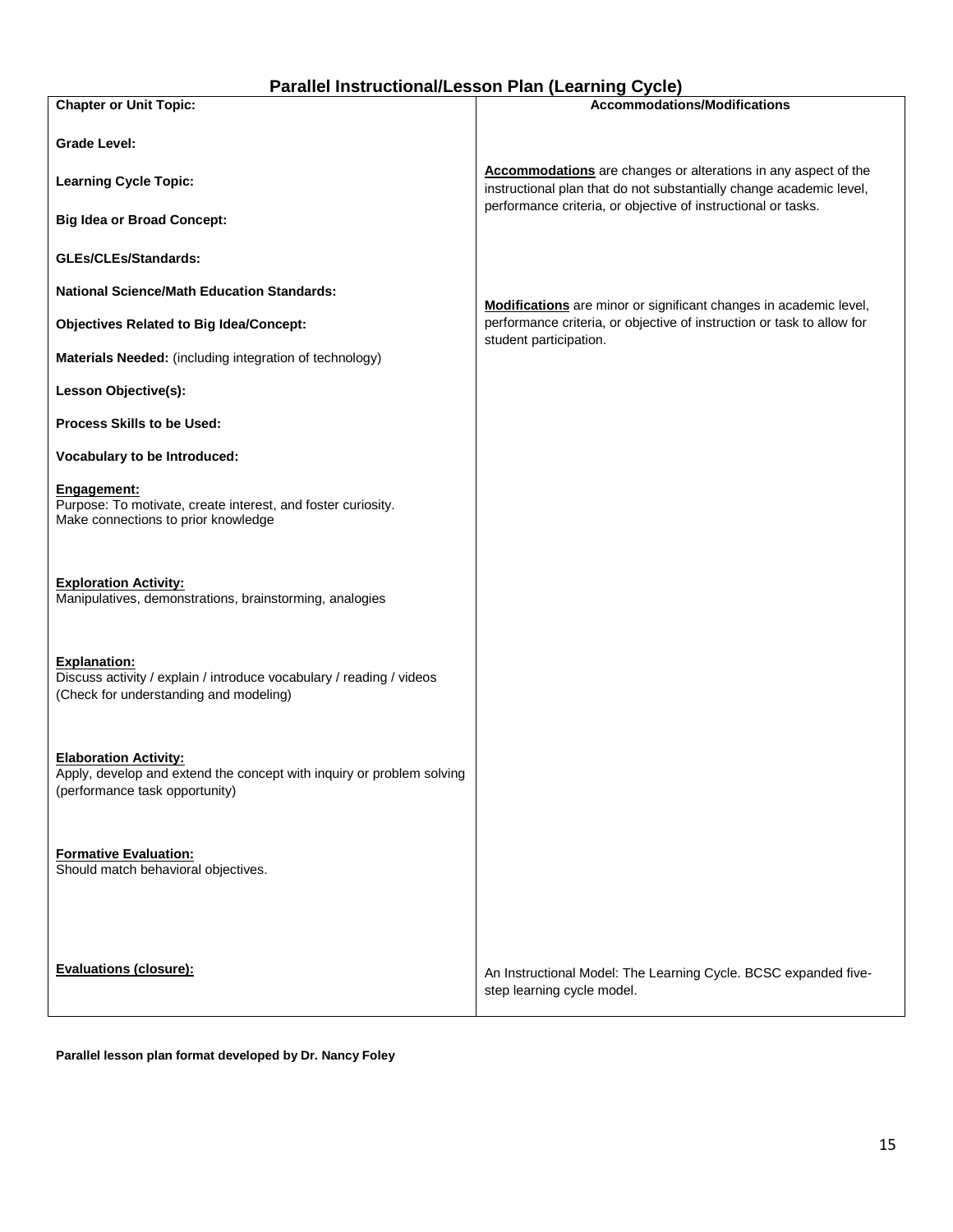Adapted from The Renaissance Group (2001, 2002) and Idaho State University (2003) by Carole Edmonds, Joyce Piveral and Tim Wall for NWMSU (August, 2003). Revised by Matt Symonds and Tim Wall (January, 2008).

# **Element 5: Instructional Decision Making**

In this section of your Teacher Work Sample you will actually teach your lessons and then you must provide examples of "Instructional Decision-Making" and the "thought process" you go through when you consider your students' learning. Each of these statements will be approximately one paragraph in length. Provide a reflection of **two** different instances when you, as a teacher, used ongoing reflection during your instructional sequence that resulted in modifications to the existing lesson. You must describe a situation when the whole class, groups, or an individual student's learning or response caused you to modify or adapt your original instructional sequence, lesson plan(s), or assessments. The modifications/accommodations must be based on your students' behavior, not on circumstances such as a shortened time period for teaching or equipment failure.

# **What do I need to think about to complete this task?**

- While teaching your lessons, you will want to continually consider what you could change or modify that will help the students better understand the material you are presenting.
- You will want to consider what triggered you to make this change. Was it a look that you got from one of the students or a comment that was made? Was it your student(s)' inability to answer your questions? Was the change based on the results of a pre-planned assessment?
- Use the lesson reflection sheet to record information about each of your lessons. Use this information to reflect on your instructional decision making.

**This section of your TWS contains three tasks.** The first two tasks of this element should be written in narrative form. The third task is to make sure you have included your cooperating teacher feedback form.

# **Element 5.1\***

Discuss your teaching with your cooperating teacher. Complete the cooperating teacher feedback form (located at the end of this section) and include a copy of the form with your TWS. This form allows your cooperating teacher to comment on how your adjustments took place during your lesson.

# **Element 5.2**

For each of the two instances/examples you provide,

- Clearly describe the context of the student learning or response. What is happening? The student's learning or response may come from a planned (formal) or informal (interim) assessment or another source other than the pre-assessment.
- Analyze what were you thinking as this instance was occurring. Why did you believe an adaptation or modification was needed?
- Describe in detail the modifications or adaptations you made.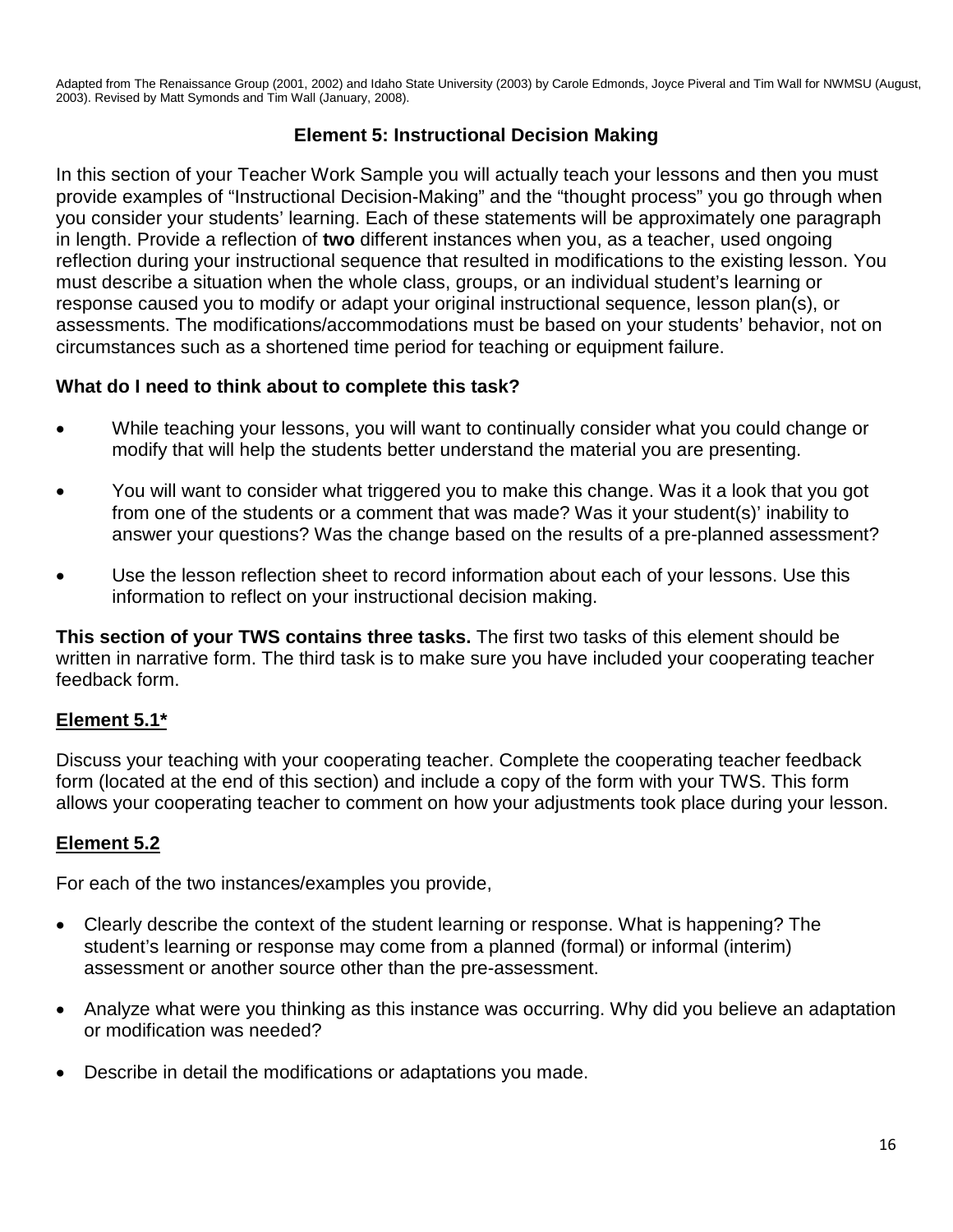• Explain your rationale for how you thought the adaptations or modifications would improve student progress toward mastering the learning objective(s) and how you feel this will help your future instruction related to a particular learning objective.

Definition of Terms

- *Reflection-in-Action*: Reflection that occurs during teaching
- *Modifications*: Change from original instructional plan, i.e., materials, learning environment, strategies, etc. based on information about students
- *Accommodations*: Changes or alterations in any aspect of the instructional plan that do not substantially change academic level, performance criteria, or objective of instructional or tasks
- *Instructional strategy*: Teaching strategies such as reciprocal teaching, cooperative learning, etc.

|                                                                                                                                                                                                                                                                                                                                                                                                      | Needs Revision                                                          |                                                                                                              |                                                                    | Meets Standards                                    |                                              |                 |                                                                                                                                                                                                                                                      |        |
|------------------------------------------------------------------------------------------------------------------------------------------------------------------------------------------------------------------------------------------------------------------------------------------------------------------------------------------------------------------------------------------------------|-------------------------------------------------------------------------|--------------------------------------------------------------------------------------------------------------|--------------------------------------------------------------------|----------------------------------------------------|----------------------------------------------|-----------------|------------------------------------------------------------------------------------------------------------------------------------------------------------------------------------------------------------------------------------------------------|--------|
|                                                                                                                                                                                                                                                                                                                                                                                                      | (no evidence<br>provided)<br>and/or does<br>not address<br>the criteria | Not attempted Attempted but<br>little evidence<br>of meeting<br>criteria and/or<br>incomplete<br>information | Some<br>evidence of<br>meeting<br>criteria and/or<br>lacks clarity | Satisfactory<br>evidence of<br>meeting<br>criteria | Strong<br>evidence of<br>meeting<br>criteria |                 |                                                                                                                                                                                                                                                      |        |
| <b>Eement 5: Instructional Decision-</b><br>Making                                                                                                                                                                                                                                                                                                                                                   | $\mathbf{0}$                                                            | 1                                                                                                            | $\overline{2}$                                                     | 3                                                  | 4                                            | <b>Comments</b> | <b>MoSPE Standards</b>                                                                                                                                                                                                                               |        |
| 5.1 Candidates discusses (post-<br>teaching) 2 TWS lessons with the<br>cooperating teacher and documents<br>these discussions (include a lesson<br>reflection sheet from each of your<br>discussions with your cooperating<br>teacher (2 required).                                                                                                                                                  | $\Box$                                                                  | $\Box$                                                                                                       | $\Box$                                                             | $\Box$                                             | $\Box$                                       |                 | 1. Content<br>Knowledge<br>2. Learners and<br><b>Diversity</b><br>3. Curriculum<br>4. Instruction<br>5. Classroom<br>Management<br>6. Effective<br>Communication<br>7. Assessment<br>8. Professional<br>Practice<br>9. Professional<br>Collaboration | $\Box$ |
| 5.2 Candidate explains two changes<br>made during your student teaching<br>experience due to unforeseen<br>circumstances and reflects upon how<br>these affected student learning (such<br>as technology malfunctions, fire alarms,<br>student illness, unexpected learning<br>outcomes, incorporating current events<br>associated with the lesson, etc.) (May<br>not be related to your TWS unit). | $\Box$                                                                  | $\Box$                                                                                                       | $\Box$                                                             | $\Box$                                             | $\Box$                                       |                 |                                                                                                                                                                                                                                                      | □      |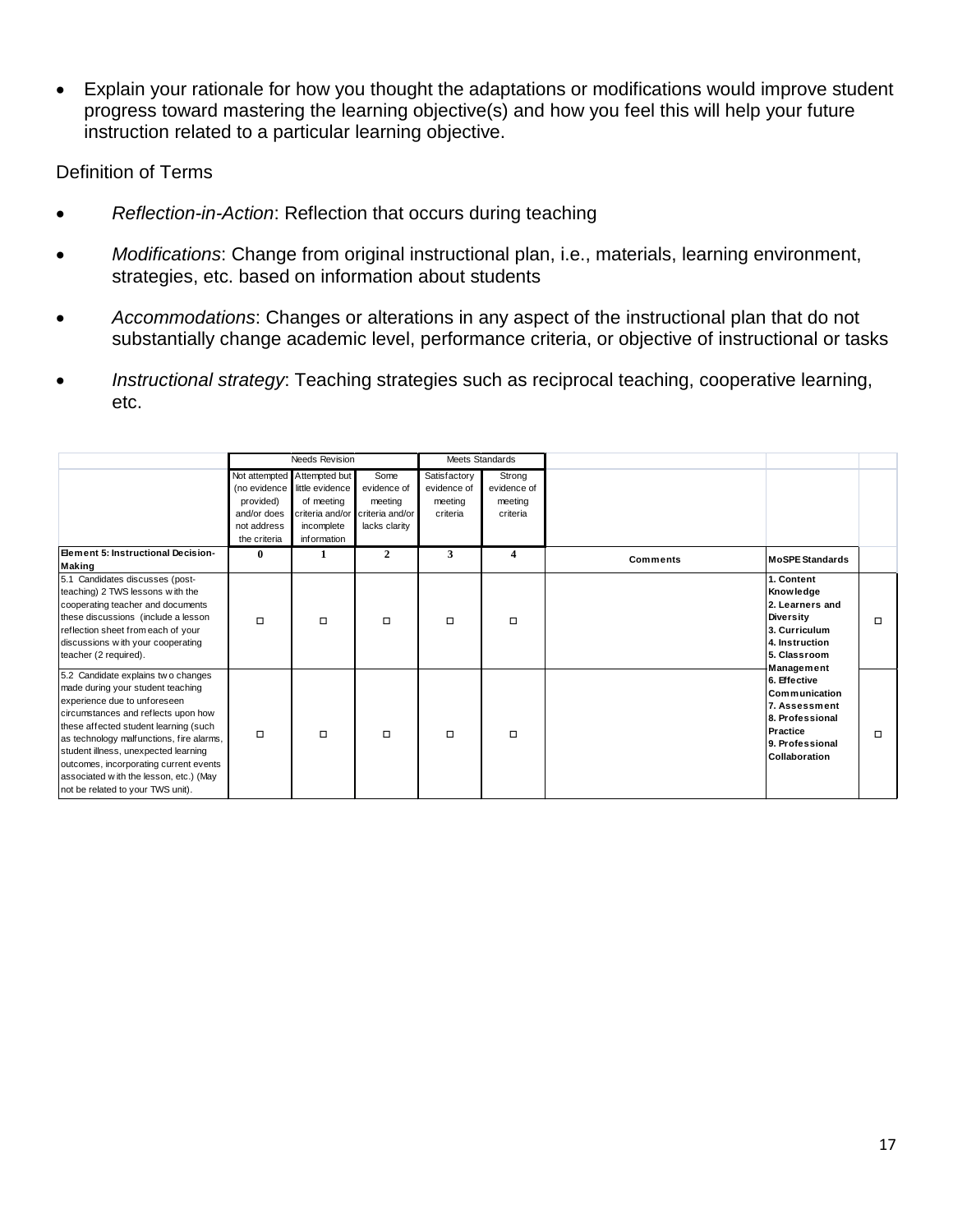\*This Cooperating Teacher Lesson Reflection Sheet (below) will be completed by your Cooperating Teacher in their section of the field experience binder of Tk20. Please obtain a printed copy of this form, scan it into a PDF document, and upload it in this element.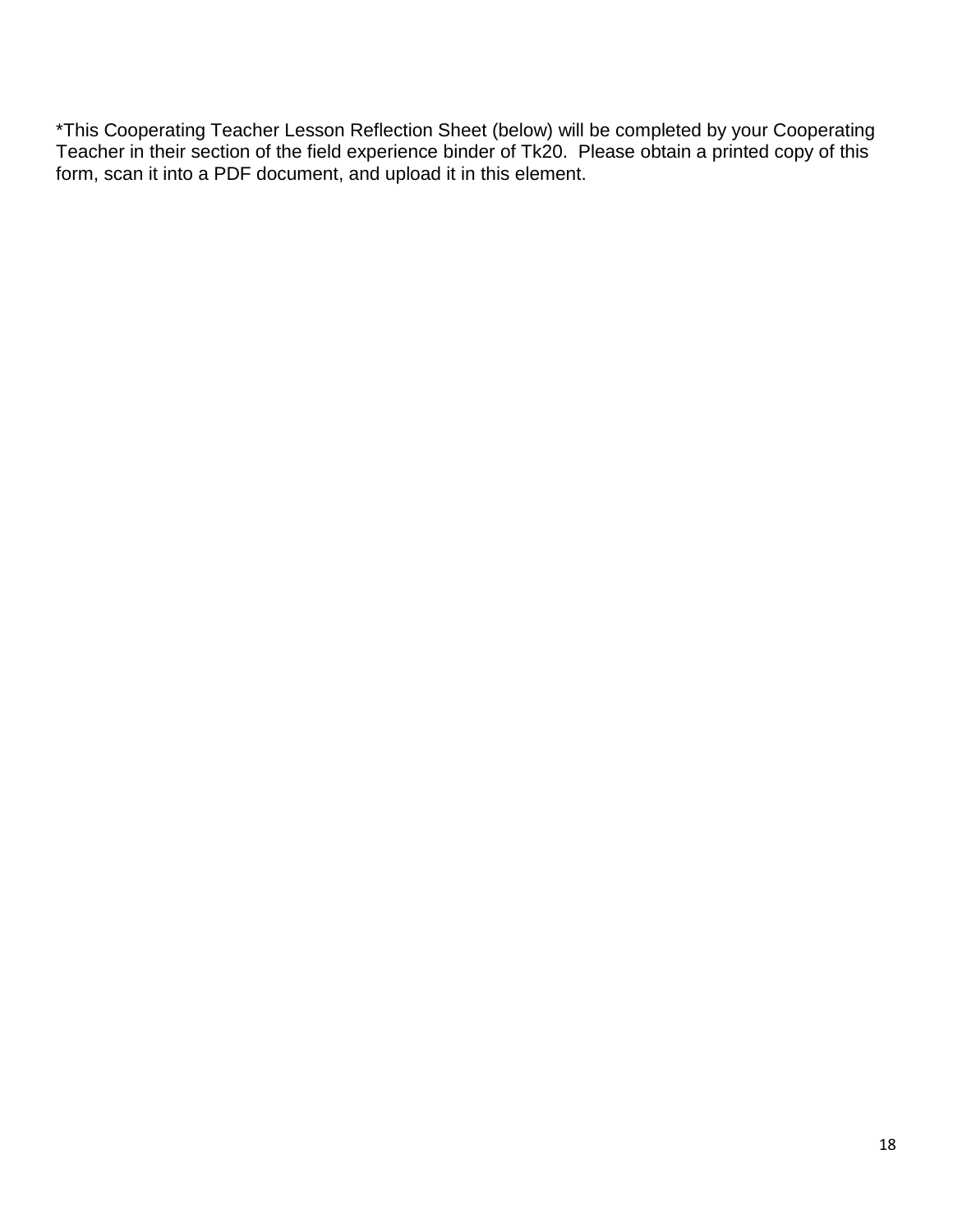# **Cooperating Teacher Feedback Form**

This Reflection Sheet should be completed by the cooperating teacher following observations of lessons taught in the Teacher Work Sample (TWS) sequence. Please meet with your teacher candidate after they have taught the lesson to discuss/compare reactions to the following items. A signed copy of this form should be included with the TWS documents.

| <b>Teacher Candidate:</b> | Cooperating Teacher: |      |
|---------------------------|----------------------|------|
| School                    | Grade/Subject        | Date |

1. As you observed this lesson, to what extent were students productively engaged in the work?

2. Did the lesson allow for students to engage in activities and learning situations which were consistent with the planned lesson and/or the district's curriculum guide?

3. How did the teacher candidate act on feedback from students that they did/did not achieve understanding and/or that the goal/objective(s) of the lesson were met?

- 4. Did the teacher candidate adjust their goals and/or plans as the lesson was taught? Why? How?
- 5. What suggestions would you make if the teacher candidate were to teach this lesson again?

\*If more space is needed, please add additional pages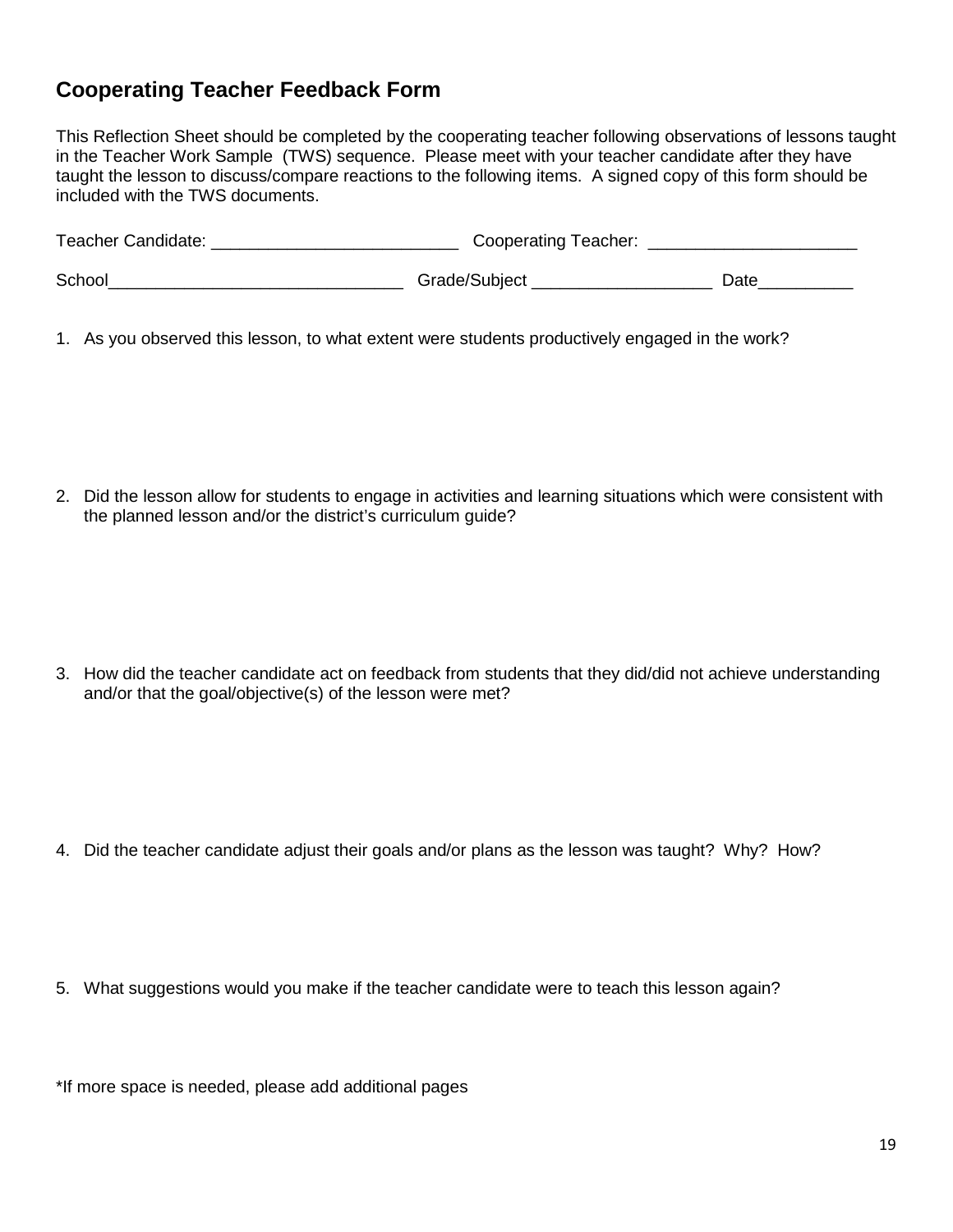Teacher Candidate: <u>Cooperating Teacher:</u> Cooperating Teacher: <u>Cooperating Teacher:</u> (signature)

# **Element 6: Analysis of Student Learning**

In this section of the Teacher Work Sample, you will describe student learning that occurred as a result of the instructional sequence. You should provide evidence of the assessment you developed to align with your learning objectives and the standards, consider students' performances on the assessment connected to those learning objectives, and use your analysis of the data to identify the next steps in your instruction.

Before you begin, think about the following questions:

- How have you evaluated student learning throughout the entire learning segment?
- How do you document student learning?
- How have you provided feedback to students about their learning strengths and needs? You will want to collect assessment responses from the entire class, and then analyze patterns in student learning.
- Did several students demonstrate the same strengths or similar needs? How will you use this information to inform your instruction for future lessons?

**This section of your TWS contains four tasks. T**asks 1 and 2 include constructing graphs or charts and tasks 3 and 4 include writing narrative summaries that give both you and your students detailed feedback about the progress students are making toward meeting the identified learning objectives. You will present data for at least two of the learning objectives addressed in the instructional sequence.

# **Element 6.1**

Quantitative whole class analysis: Collect data for each student in the class on a pre-assessment and post-assessment for each of the two identified learning objectives. Provide a graphic representation to compare pre- and post-test results on one objective and explain what the graph illustrates. Then, provide a second graphic representation to compare pre- and post-test results for the second learning objective. For each of the featured learning objectives, you may indicate:

- A. the percent of the students who achieved the objective according to the criteria stated in your assessment plan, and
- B. the number of students who showed improvement from the pretest to the post-test.

Graphic representation for students in early childhood may be in a format such as a teacher checklist with detailed analysis.

# **Element 6.2**

Quantitative subgroup and/or individual analysis: Select a contextual characteristic to analyze, i.e., performance level, socioeconomic status, gender, language proficiency, or other attributes of diversity. Consider a subgroup and/or individual student(s) based on that distinguishing characteristic,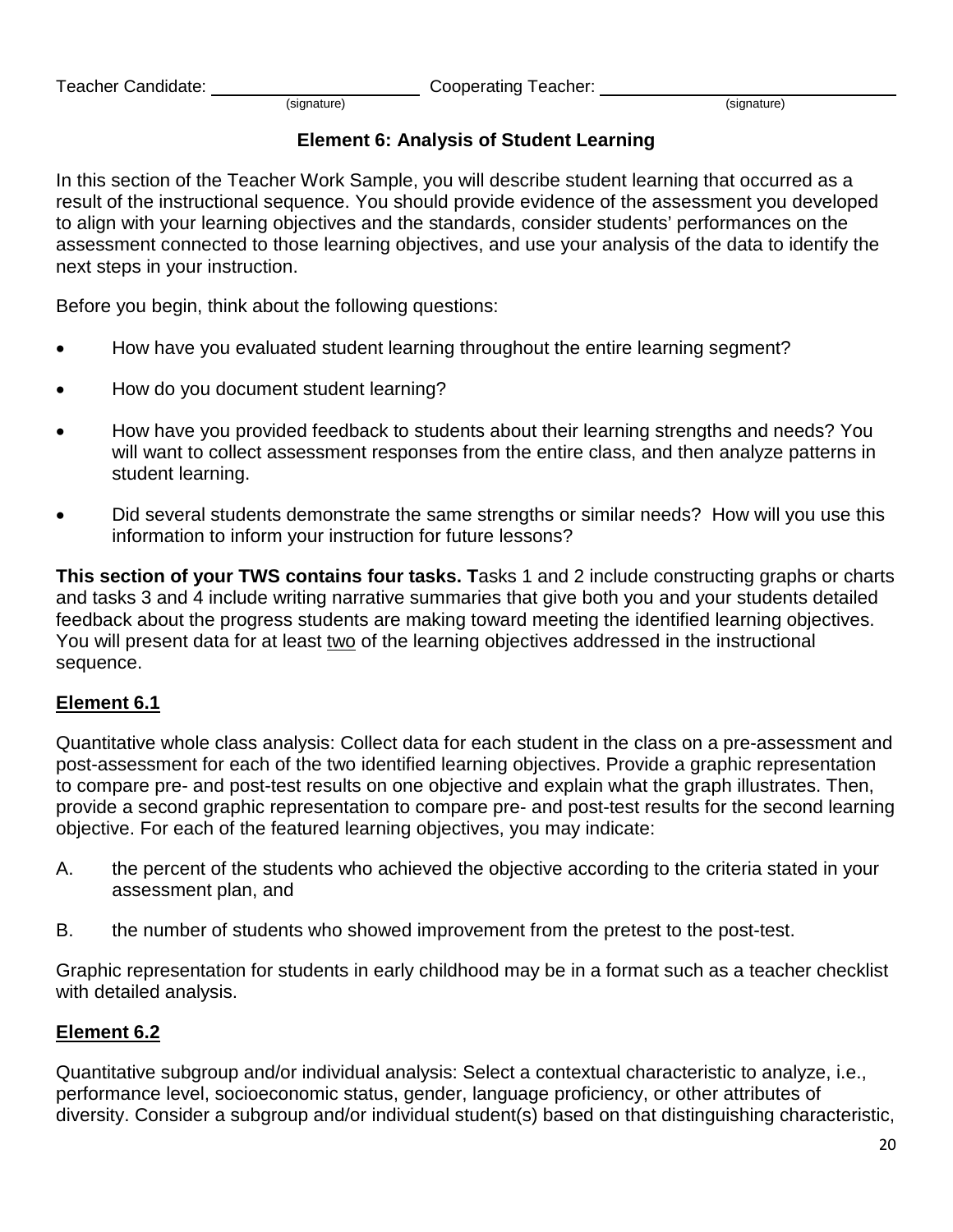and explain why it is important to understand the learning of this particular subgroup and/or individual in relation to at least two of the learning objectives addressed in the instructional sequence. Use disaggregated data to draw conclusions about the extent to which the subgroup met the learning objectives. Provide graphic representations to compare pre- and post-test results for each featured target, and explain what the two graphs illustrate about the learning of the sub-group in comparison to the whole class.

# **Elements 6.3 and 6.4**

For 6.3 and 6.4, you will explain your results in qualitative form, one narrative for each of the quantitative analyses you presented (whole class and sub-group). Your narrative should analyze student progress toward meeting the two identified learning objectives. As you summarize your students' learning,

- 1. discuss what students appear to understand well and where they continue to struggle, including any misunderstandings, errors, confusion, or needs;
- 2. describe any modifications/accommodations to the planned assessment or procedure that allowed students with specific needs to demonstrate their learning.
- 3. cite evidence of common patterns across the class, as well as groups of students with similar strengths or needs.

Based upon your analysis of students' performance on the pre- and post-test, describe the next steps for instruction of the whole class. Based upon your analysis of students in the subgroup's performance, describe the next steps for instruction that may be needed for this group of learners.

Definition of Terms**:**

- *Subgroups*: A subset of the class based on specific, distinguishing characteristics
- *Disaggregate*: Ungrouping objects or data into meaningful subcategories or parts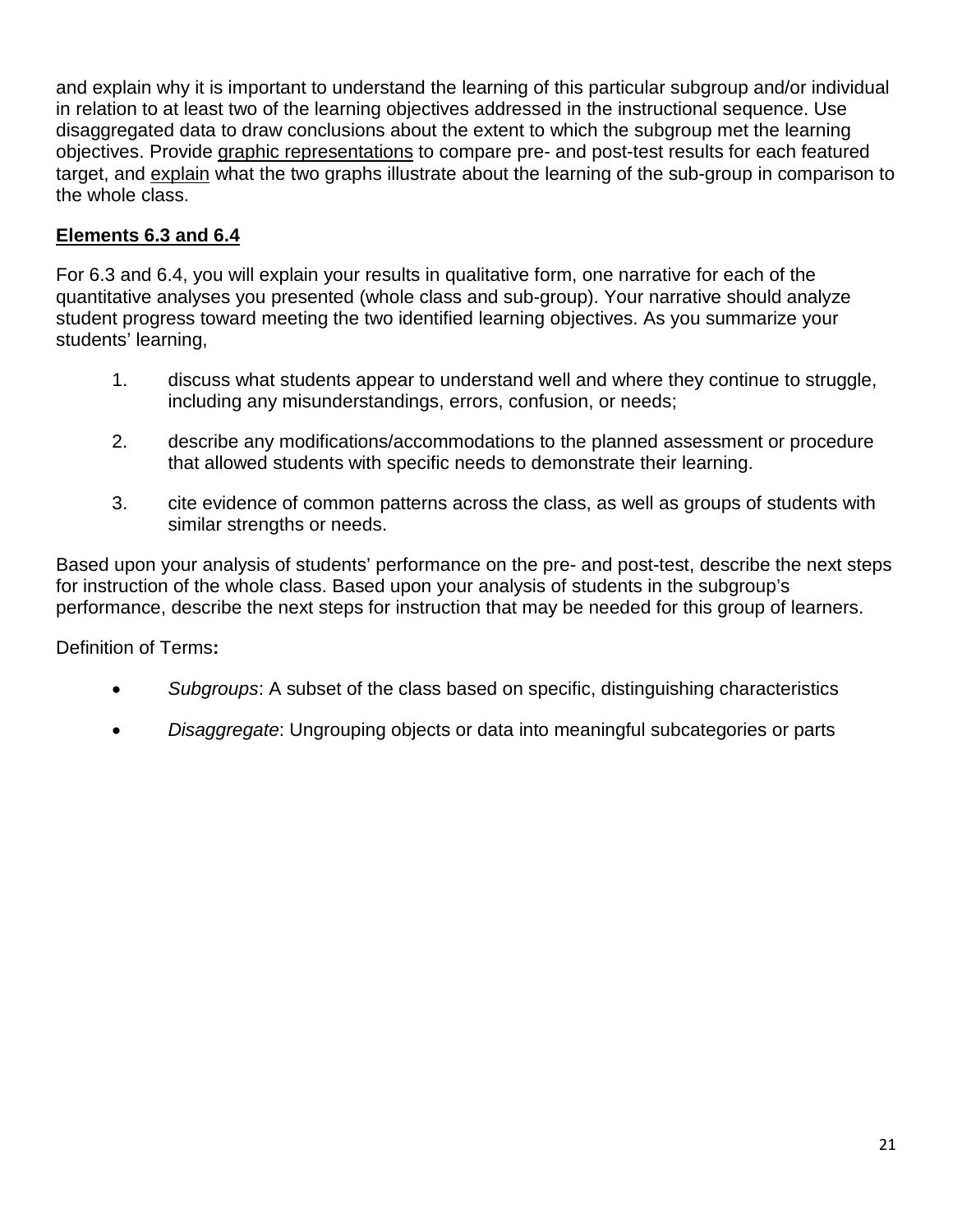|                                                                                                                                                                                          | <b>Needs Revision</b>                                   |                                                                            |                                                                                    | Meets Standards                                    |                                              |                 |                                                                                                                                                                   |        |
|------------------------------------------------------------------------------------------------------------------------------------------------------------------------------------------|---------------------------------------------------------|----------------------------------------------------------------------------|------------------------------------------------------------------------------------|----------------------------------------------------|----------------------------------------------|-----------------|-------------------------------------------------------------------------------------------------------------------------------------------------------------------|--------|
|                                                                                                                                                                                          | (no evidence<br>provided)<br>and/or does<br>not address | Not attempted Attempted but<br>little evidence<br>of meeting<br>incomplete | Some<br>evidence of<br>meeting<br>criteria and/or criteria and/or<br>lacks clarity | Satisfactory<br>evidence of<br>meeting<br>criteria | Strong<br>evidence of<br>meeting<br>criteria |                 |                                                                                                                                                                   |        |
| Element 6: Analysis of Student<br>Learning                                                                                                                                               | $\bf{0}$                                                | 1                                                                          | $\overline{2}$                                                                     | 3                                                  | $\overline{4}$                               | <b>Comments</b> | <b>MoSPE Standards</b>                                                                                                                                            |        |
| 6.1 Candidate presents quantitative<br>data with graphic representation or data<br>table of whole class achievement on at<br>least two objectives                                        | $\Box$                                                  | $\Box$                                                                     | $\Box$                                                                             | $\Box$                                             | $\Box$                                       |                 | 1. Content<br><b>Knowledge</b><br>2. Learners and<br><b>Diversity</b><br>3. Curriculum                                                                            | $\Box$ |
| 6.2 Candidate presents quantitative<br>data w ith graphic representation or data<br>table of selected subgroup achievement<br>on at least two objectives                                 | $\Box$                                                  | $\Box$                                                                     | $\Box$                                                                             | $\Box$                                             | $\Box$                                       |                 | 4. Instruction<br>5. Classroom<br>Management<br>6. Effective<br>Communication<br>7. Assessment<br>8. Professional<br>Practice<br>9. Professional<br>Collaboration | $\Box$ |
| 6.3 Candidate analyzes the data to<br>explain w hat the graphs illustrate<br>regarding student learning for the whole<br>class (Were the objectives met? Why or<br>why not?) (Narrative) | $\Box$                                                  | $\Box$                                                                     | $\Box$                                                                             | $\Box$                                             | $\Box$                                       |                 |                                                                                                                                                                   | $\Box$ |
| 6.4 Candidate analyzes the data to<br>explain w hat the graphs illustrate<br>regarding student learning for the<br>subgroups (Were the objectives met?<br>Why or w hy not?) (Narrative)  | □                                                       | $\Box$                                                                     | $\Box$                                                                             | $\Box$                                             | $\Box$                                       |                 |                                                                                                                                                                   | $\Box$ |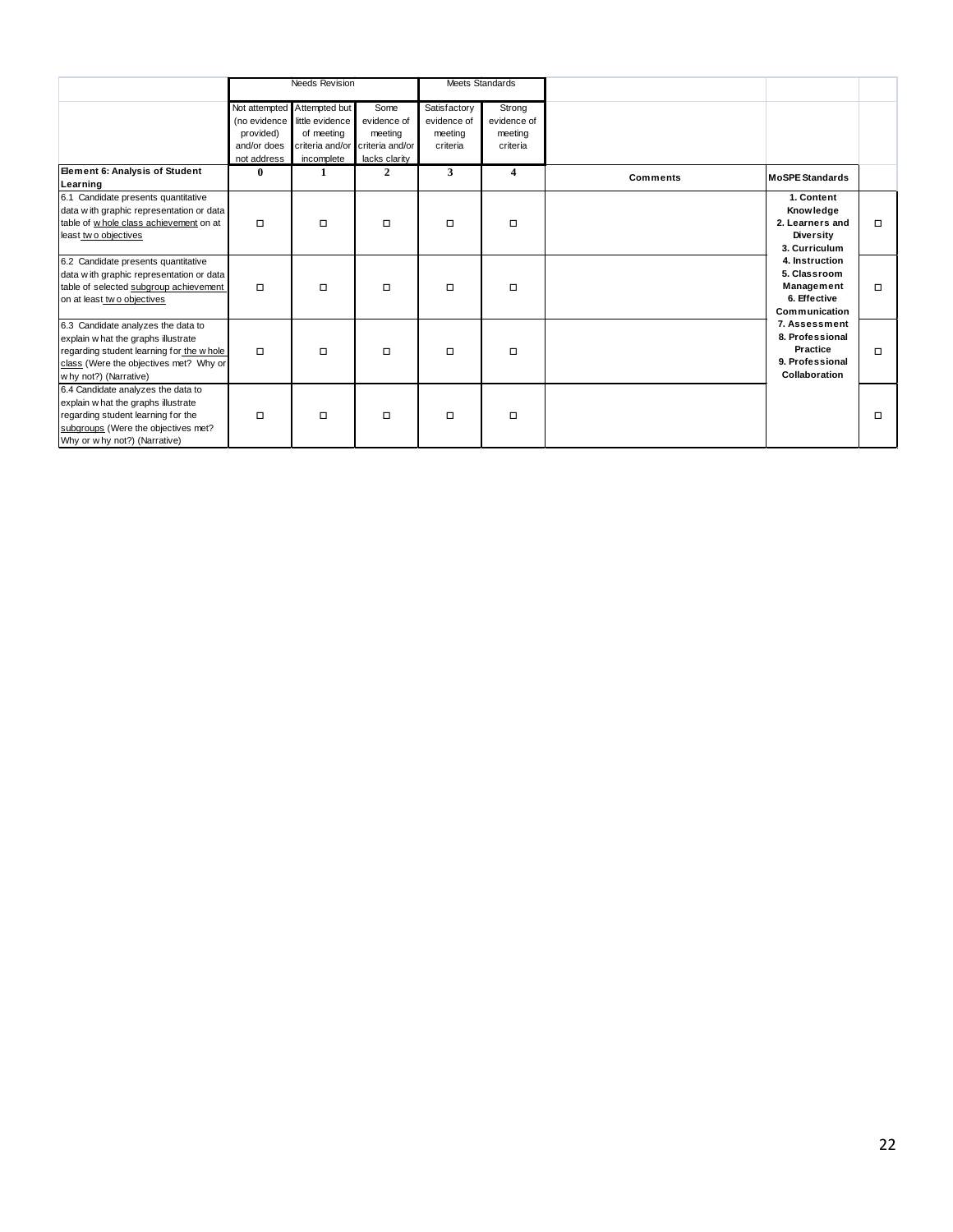# **Element 7: Reflection**

Element 7 of your Teacher Work Sample provides you an opportunity to reflect on key points of the unit you taught as well as your overall student teaching experience.

It is important for you to critically reflect on these experiences before you begin to write this section of your Teacher Work Sample.

Element 7 contains three parts. Each section should be two to three paragraphs written in narrative form. Follow these specific instructions for each section:

# **Element 7.1**

Reflect on the effectiveness of your classroom management plan. In this section tell the reader what you learned about classroom management during your student teaching experience. How did you apply what you learned to improve your classroom management? How did you/will you change your classroom management in the future? Be specific, and provide examples.

# **Element 7.2**

Reflect on the importance of collegial and collaborative activities within your school setting. This section includes participation in professional development activities, learning communities, department or grade level meetings, etc. Again, focus on what you learned, what you can apply in the future, and how your ideas about collegial and collaborative activities have changed. Be specific, and provide examples.

# **Element 7.3**

Develop and reflect on your own self-improvement plan. This section is related to the specific unit you taught for your TWS project. Think about learning objectives, lesson plans, instructional strategies, assessments, student engagement, and student learning. Identify areas of strength and areas for improvement. Be specific, and provide examples. What did you do well while teaching this unit? What can you do better next time you teach this unit? How have you changed as a teacher?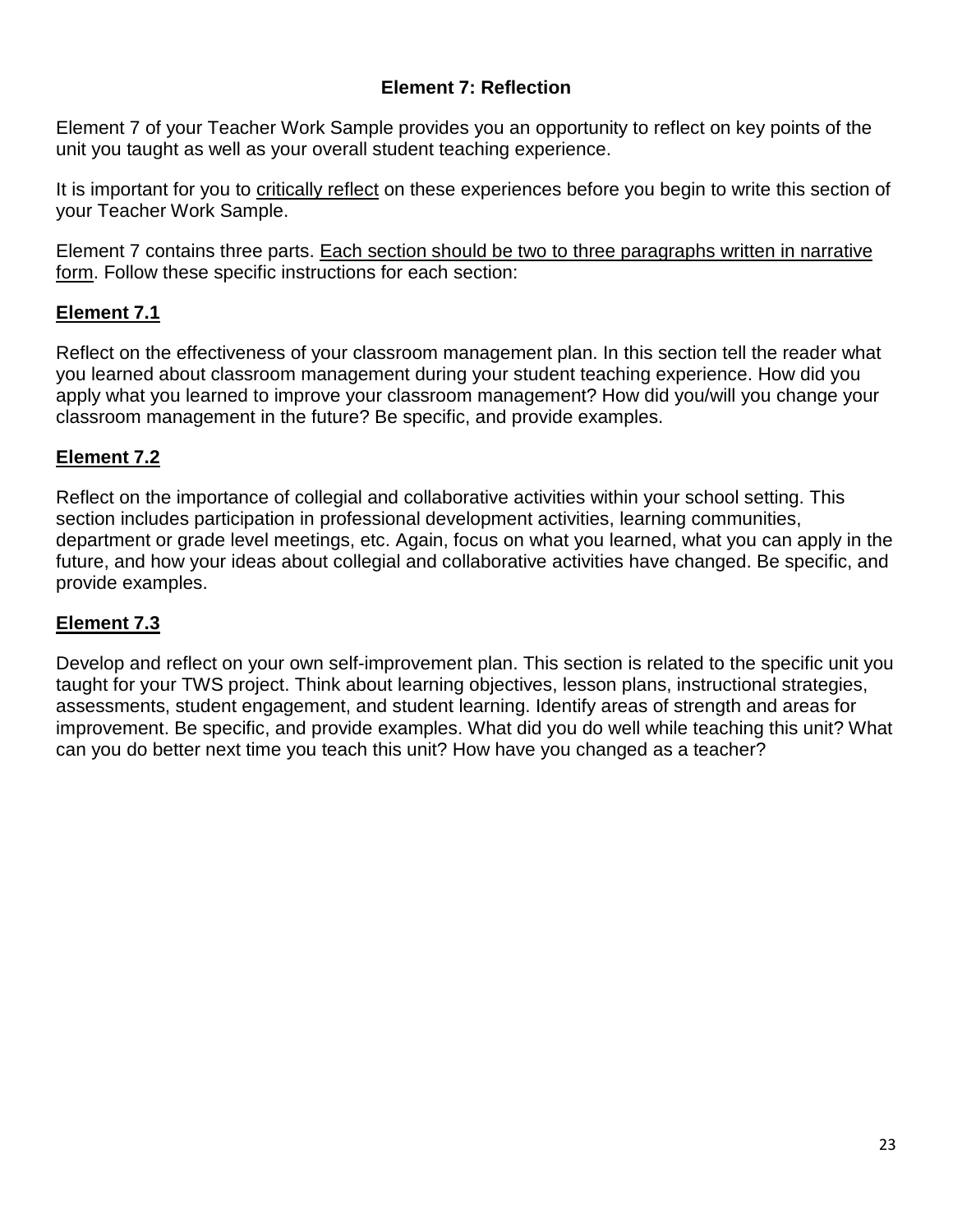|                                                                                                                                                                                                                                                                                                                       | <b>Needs Revision</b>                                   |                                                                                                                                           |                                                 | Meets Standards                                    |                                              |          |                                                                                                                                                                       |        |
|-----------------------------------------------------------------------------------------------------------------------------------------------------------------------------------------------------------------------------------------------------------------------------------------------------------------------|---------------------------------------------------------|-------------------------------------------------------------------------------------------------------------------------------------------|-------------------------------------------------|----------------------------------------------------|----------------------------------------------|----------|-----------------------------------------------------------------------------------------------------------------------------------------------------------------------|--------|
|                                                                                                                                                                                                                                                                                                                       | provided)<br>and/or does<br>not address<br>the criteria | Not attempted Attempted but<br>(no evidence little evidence<br>of meeting<br>criteria and/or criteria and/or<br>incomplete<br>information | Some<br>evidence of<br>meeting<br>lacks clarity | Satisfactory<br>evidence of<br>meeting<br>criteria | Strong<br>evidence of<br>meeting<br>criteria |          |                                                                                                                                                                       |        |
| Element 7: Reflection and Self-<br>Evaluation                                                                                                                                                                                                                                                                         | $\bf{0}$                                                | 1                                                                                                                                         | $\mathbf{2}$                                    | 3                                                  | $\overline{\mathbf{4}}$                      | Comments | <b>MoSPE Standards</b>                                                                                                                                                |        |
| 7.1 Candidate reflects on effectiveness<br>of his/her classroom management plan (I<br>learnedI appliedI changed [or<br>w ould change])                                                                                                                                                                                | $\Box$                                                  | $\Box$                                                                                                                                    | $\Box$                                          | $\Box$                                             | $\Box$                                       |          | 1. Content<br><b>Knowledge</b><br>2. Learners and<br><b>Diversity</b><br>3. Curriculum                                                                                | □      |
| 7.2 Candidate reflects on the<br>importance of collegial and collaborative<br>activities and professional development<br>(I learnedI appliedI changed)                                                                                                                                                                | $\Box$                                                  | $\Box$                                                                                                                                    | $\Box$                                          | $\Box$                                             | $\Box$                                       |          | 4. Instruction<br>5. Classroom<br>Management<br>6. Effective<br>Management<br>7. Assessment<br>8. Professional<br>Practice<br>9. Professional<br><b>Collaboration</b> | □      |
| 7.3 Candidate reflects on self-<br>improvement in planning and teaching<br>the unit, identifying strengths and<br>weaknesses (I learnedI appliedI<br>changed)<br>Address at least 2 of the follow ing:<br>objectives, lesson plans, instructional<br>strategies, assessments, student<br>engagement, student learning | $\Box$                                                  | $\Box$                                                                                                                                    | $\Box$                                          | $\Box$                                             | $\Box$                                       |          |                                                                                                                                                                       | $\Box$ |